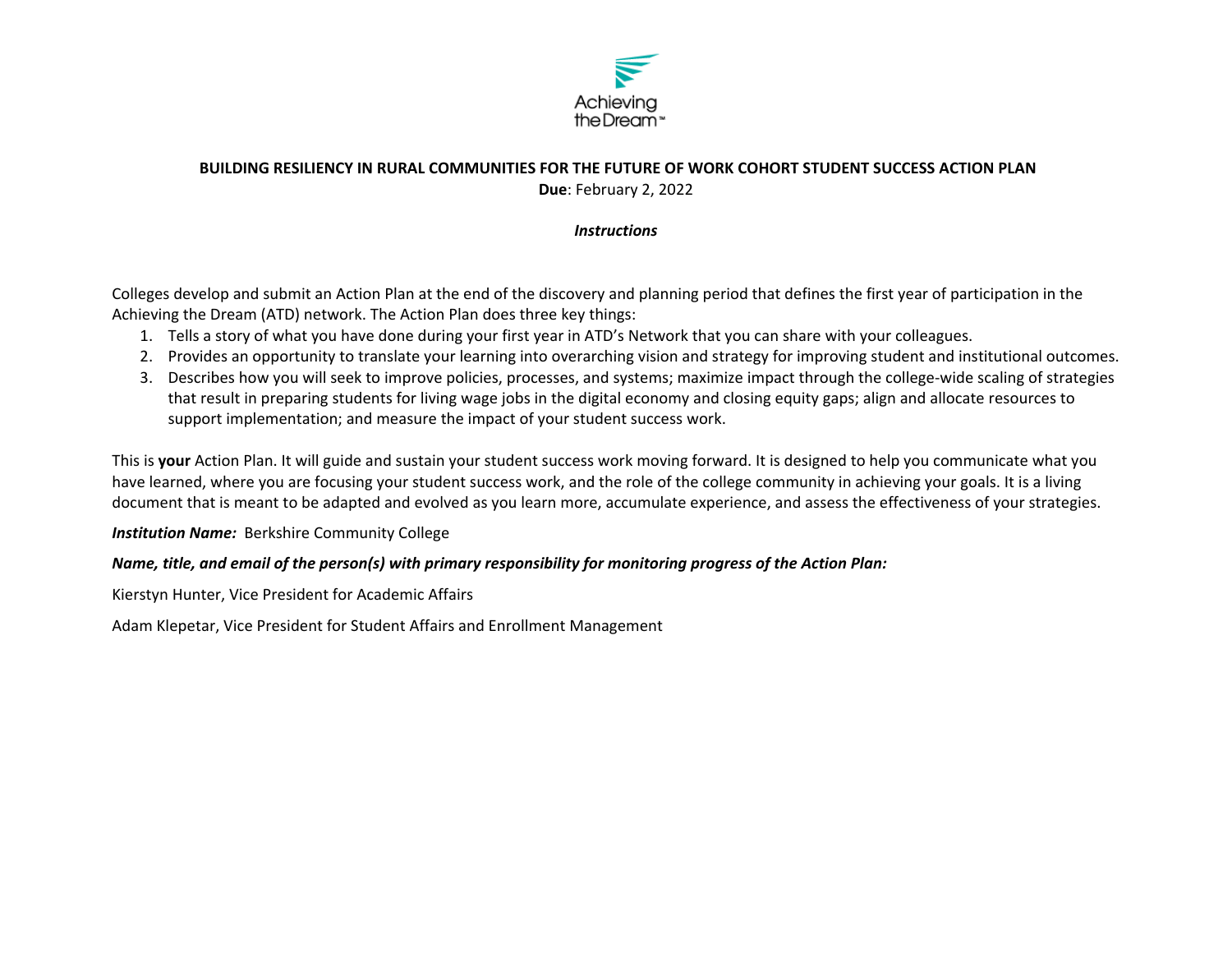

As you develop your action plan, you may find the following working definitions helpful.

The **digital economy**, also termed the "new economy", is transforming how markets work, including how consumers obtain services, information, and goods; businesses models and day‐to‐day operations; and how businesses, consumers, devices, and processes interact with each other. The digital economy is the economic activity that results from billions of everyday online connections among people, businesses, devices, data, and processes.

The digital economy represents the pervasive use of IT (hardware, software, applications, and telecommunications) in all aspects of the economy, including internal operations of organizations (business, government and non-profit); transactions between organizations; and transactions between individuals, acting both as consumers and citizens, and organizations. The term includes new technologies and their applications, such as artificial intelligence, the internet of things, augmented and virtual reality, cloud computing, blockchain, robotics and autonomous vehicles; and encompasses traditional technology, media and telecoms sectors and new digital sectors such as e‐commerce and digital banking.

**Digital skills** are defined as a range of abilities to use digital devices, communication applications, and networks to access and manage information. They enable people to create and share digital content, communicate and collaborate, and solve problems for effective and creative self‐fulfillment in life, learning, work, and social activities at large. (Source: UNESCO, Digital skills critical for jobs and social inclusion, https://en.unesco.org/news/digital‐skills‐critical‐jobs‐and‐social‐inclusion) Digital skills provide "the ability to use technology to solve problems and accomplish complex tasks." (Source: OECD, OECD Skills Survey, Survey of Adult Skills [PIAAC] Design, https://www.oecd.org/skills/piaac/piaacdesign/ from https://www.nationalskillscoalition.org/wp‐content/uploads/2020/12/05‐20‐2020‐NSC‐ New‐Landscape‐of‐Digital‐Literacy.pdf)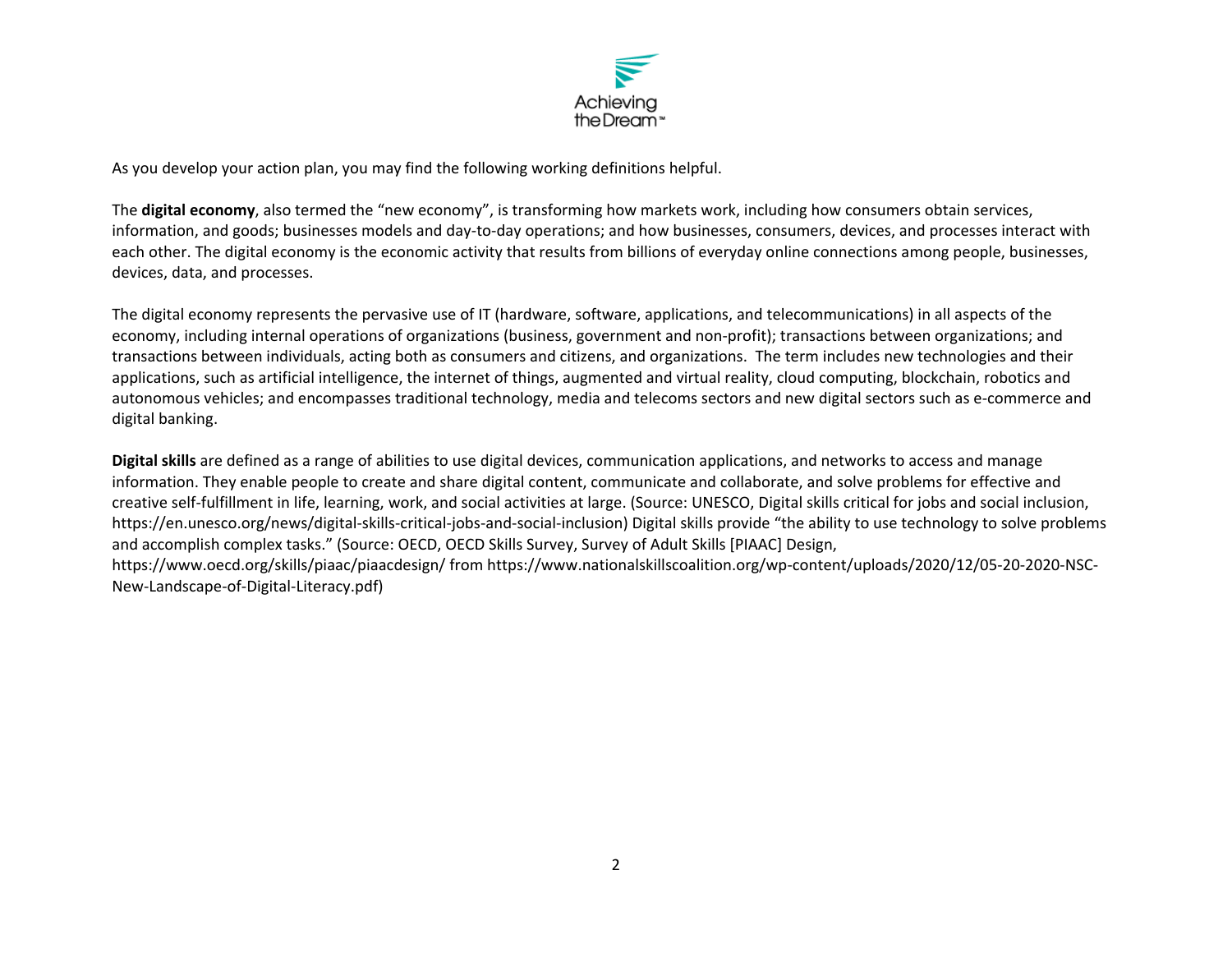

#### **Section 1: Where You Started** *(200 words max each)*

Please summarize your efforts and progress implementing comprehensive, large‐scale student success work prior to joining the Building Resiliency in Rural Communities for the Future of Work cohort. What had you implemented? What results did you see/not see? What did you learn from this?

Berkshire Community College (BCC) has undertaken several large‐scale student success initiatives in the past decade, including a Title III Strengthening Institutions grant, "The Completion Framework," developing STEM program pathways through the U.S. Department of Labor Guided Pathways to Success in STEM; full‐scale adoption of a corequisite model for Developmental English; implementation of EAB Navigate, including updated Early Alert functionality; and an integrated update to the professional advising center, new student registration, and new student orientation. While each has yielded positive results, e.g., increases in gateway course success, efforts to systematically understand impact has been inconsistent. Analysis of data often occurred in response to reporting requirements, and there is limited practice of thoroughly evaluating present circumstances before beginning a project nor is there systematic evaluation, assessment, and consistent responsive change. Related, in line with the Massachusetts DHE's Equity Agenda, in recent years BCC has made intentional efforts to disaggregate data by student identity characteristics as a means of identifying equity gaps. This process of designing initiatives to address issues faced by students marginalized in higher education is ongoing and represents an area for continual learning for BCC.

*Optional*: Please provide any additional information you would like the ATD team to know, including any relevant contextual information regarding your institution, system, region or state (e.g., organizational changes, legislative changes, leadership changes, funding changes, etc.).

The past five years have been marked by significant changes for BCC. Beginning in 2016, a wave of retirements started; major renovations of campus facilities launched, including the two main classroom buildings; and a reorganization of divisions across the college took place. Like many reorganizations, faculty and staff had the opportunity to reflect during such change and to start examining long-standing policies and practices. Furthermore, in March 2020, the then-vice president for academic affairs left the college (May 2020), the College's vice president for student affairs was appointed interim‐provost to oversee Student Affairs and Academic Affairs during the search for a chief academic officer, the pandemic began and has continued, the position of chief financial officer saw a retirement and new hire (June 2020), and the vice president for academic affairs was filled anew (June 2021). Aside from the pandemic, each of these changes is a normal part of organizational churn and so did not negatively affect the institution but the combination of each was layered onto the pandemic and thus does seem notable.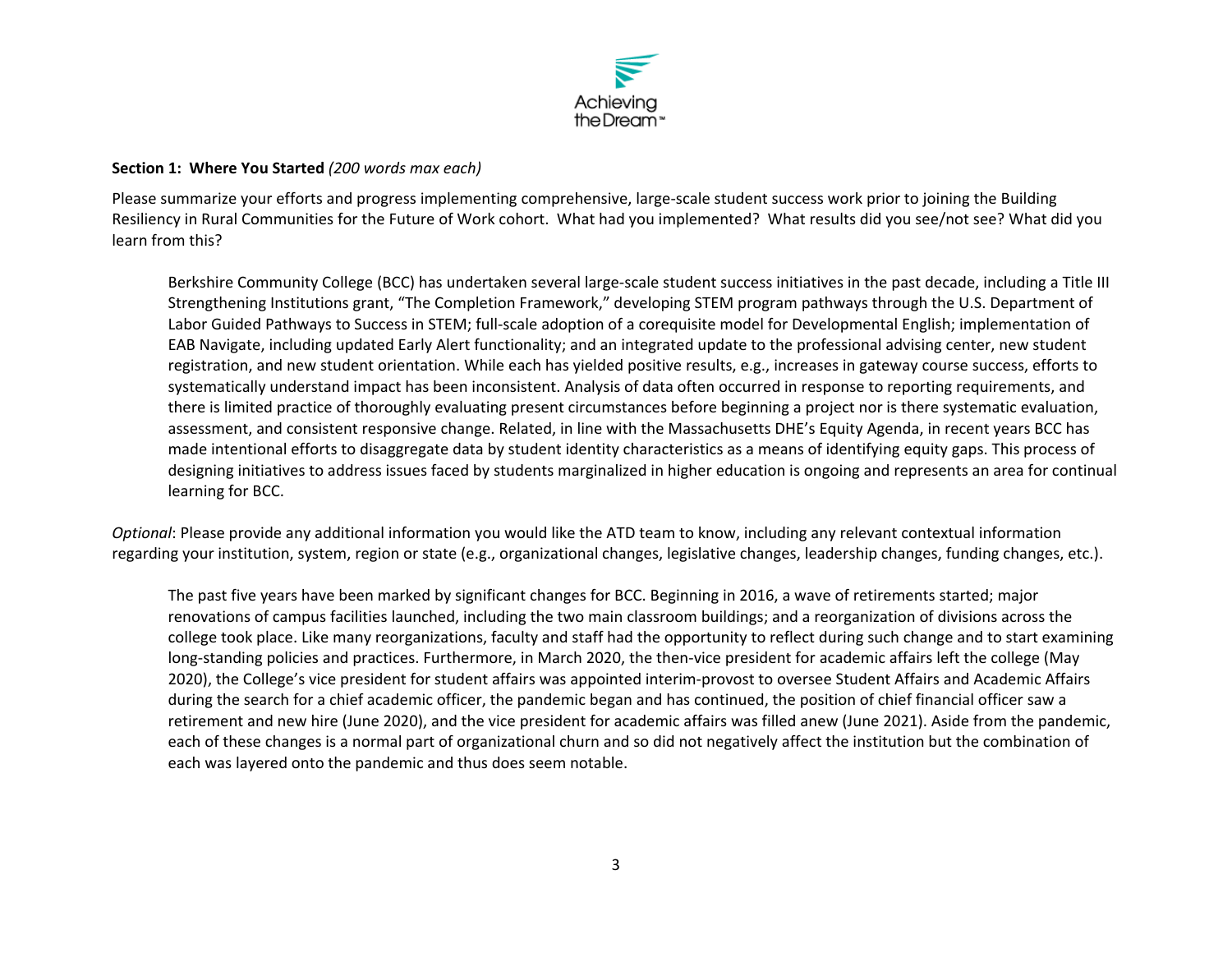

#### **Section 2: How You Organized Your Student Success Work** *(500 words max)*

Please describe the structure you created or adapted to complete your student success work during your first year with ATD in the Building Resiliency in Rural Communities for the Future of Work cohort. Use the questions below to *guide* your response.

- What types of teams or other structures did you establish, or modify, and what were they charged to accomplish?
- To what extent were faculty, staff, administrators, and students actively engaged in these teams? Were there any mitigating factors that limited their engagement?
- How has learning been shared across teams/areas?
- What communication strategies and processes are being used to share learning from the teams with the broader college community, including trustees?
- Did the structure change/evolve as you collected and analyzed information about the student experience, equity gaps, barriers to student success, and gaps/bottlenecks in the enrollment funnel and supports provided to students? If so, how and why?

#### **Teams and Structures**

In consultation with ATD coaches, we created two cross-functional teams to organize our student success work: (1) A Core Team, comprised of faculty, staff, and administrators across Academic Affairs and Student Affairs/Enrollment Management, charged with providing guidance and oversight for our work with ATD and the student success initiatives related to this work. (2) A Data Team, led by our Institutional Effectiveness team and made up of staff and faculty who have demonstrated commitment to data analysis and assessment practices.

## **College Engagement and Sharing Learning**

Core and Data Team members were intentionally chosen based on current involvement in student success initiatives and self‐identified interest in ATD and related work. While membership in these teams was largely consistent, we made changes as understanding of projects evolved and additional members of the college community expressed interest in participating. In addition to participating in periodic meetings and ATD‐related events, Core and Data Team members brought ATD‐related work and updates to constituent groups as needed. The COVID‐19 pandemic created challenges to engagement – including the shift to remote delivery – but team members demonstrated resilience and flexibility. Out of respect for student time, amidst numerous campus initiatives, we opted to gather student input via existing structures such as the Student Government Association and the TRIO program instead of representation on committees.

## **Communication Strategies and Processes**

Early in our ATD work, the Core Team formed a Communications subcommittee. This group has worked in partnership with BCC's Marketing and Communications department to develop a communications strategy for sharing updates about student success work. A key strategy we identified early was to contextualize these efforts as "BCC student success," rather than the "ATD project," in an effort to mitigate initiative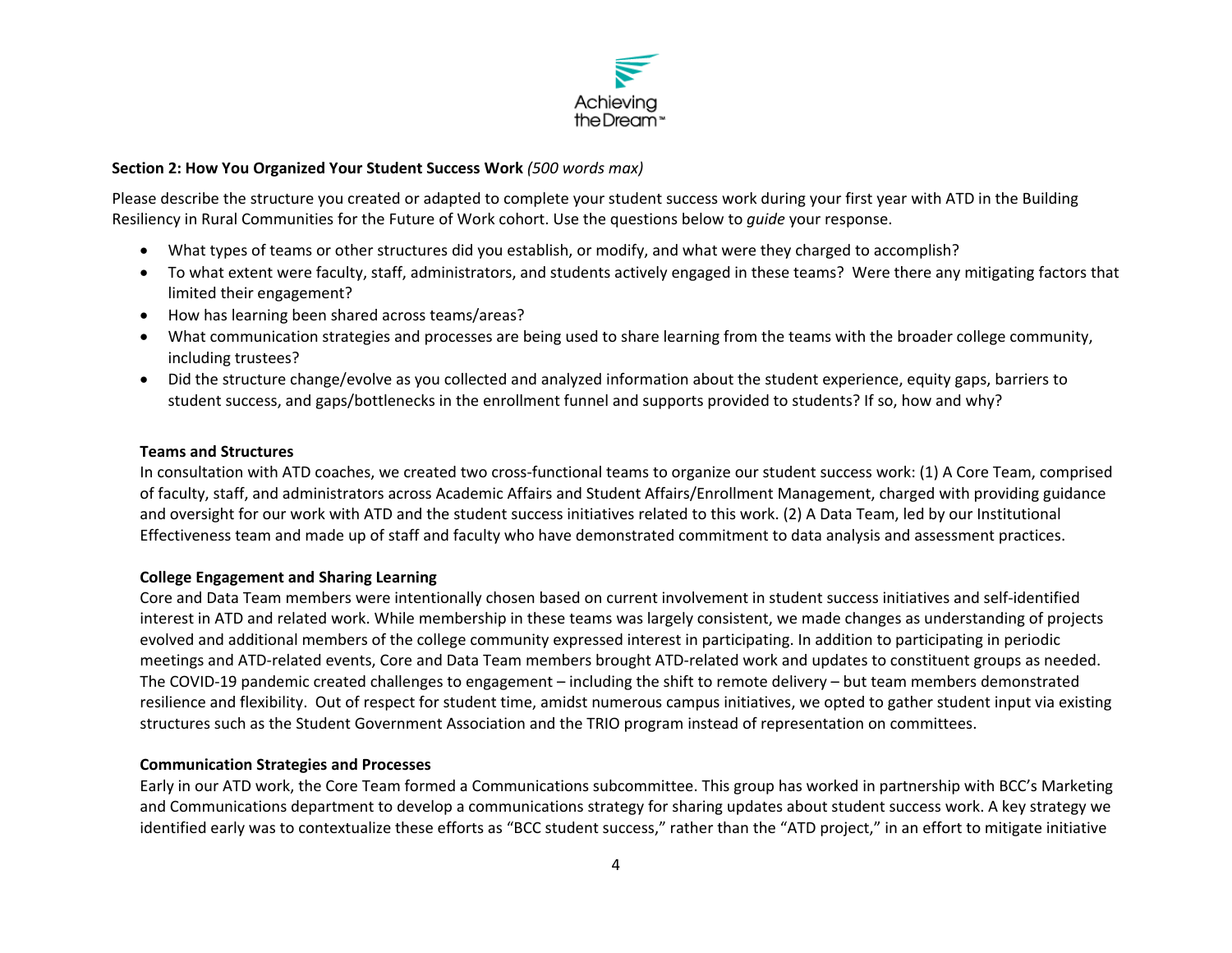

fatigue across campus. We have also integrated ATD's core principles and strategies for designing assessment into our Strategic Planning process, creating a system whereby ATD informs BCC's next Strategic Plan and BCC's next Strategic Plan informs this Action Plan. BCC's Board of Trustees have been engaged in ATD‐related work via several presentations by Core Team members, all of which have focused on equity‐minded practices. The Communications subcommittee will continue to work toward goals of more consistently sharing student success updates via a dedicated webpage and other key college communication channels.

## **Evolution of Our Student Success Work**

Throughout the past year, we have continuously evolved our student success work. These have been the result of factors, both internal (discussing how the ATD Data Team could expand and evolve to become a college‐wide Data Team) and external (shifting priorities and plans related to the changing conditions of the COVID‐19 pandemic). We have consistently worked toward aligning our institutional Strategic Plan with our ATD work, an effort which has enhanced both processes. Examples of this integration include hiring a Director of Strategic Initiatives to facilitate the Strategic Planning process (a recommendation from our ATD coaches) and revisions to the Capacity Café discussion questions to better align and integrate BCC's Strategic Planning environmental scanning framework into this college‐wide experience.

## **Section 3: What You Learned**

Indicate which of the following analyses you completed and explain briefly why you chose to explore this area. ATD understands that the impact of COVID may have limited your ability to perform some of the analyses listed below.

- ‐ *Below: LAR = Liberal Arts, redesign. HSV = Human Services program. ECE = Early Childhood and Education programs.*
- $\blacksquare$ *SOAR = Strengths, Opportunities, Aspirations Results*

| <b>Area of Discovery</b><br>and/or Analysis | Completed<br>(Y/N)? | <b>Disaggregate</b><br>Data (Y/N)? | <b>Rationale for Analysis</b> | <b>Key Findings, Insights from Results</b> |
|---------------------------------------------|---------------------|------------------------------------|-------------------------------|--------------------------------------------|
|---------------------------------------------|---------------------|------------------------------------|-------------------------------|--------------------------------------------|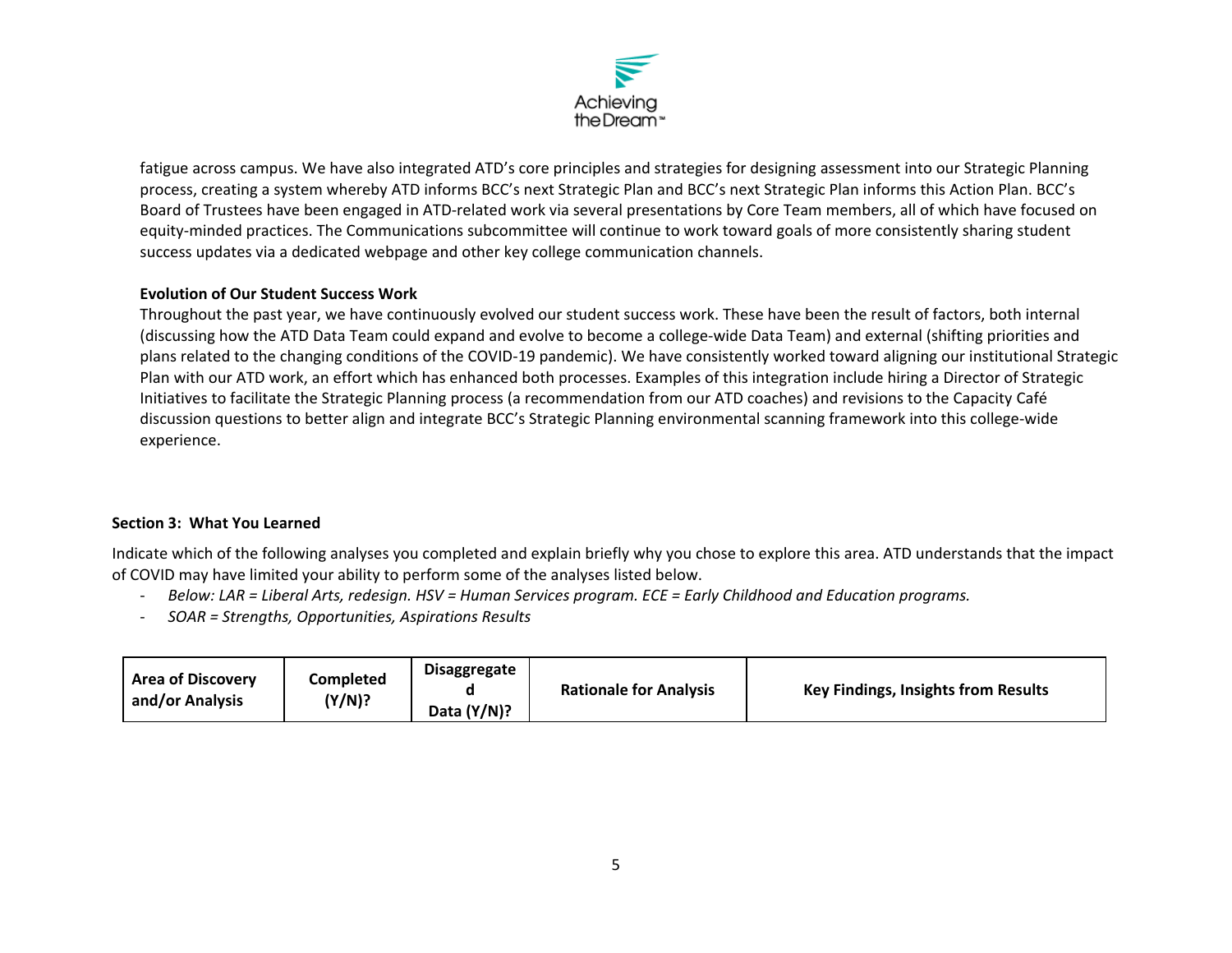

| Early Momentum<br>Metrics such as credit<br>accumulation 1 <sup>st</sup><br>term/year, gateway<br>course completion in<br>1 <sup>st</sup> year, term-to-term<br>persistence (specify) | Υ | Y | We recognize the necessity<br>of engaging students early<br>on in their relationship with<br>BCC. The EMM outlined by<br>ATD, and informed by<br>research done by the CCRC,<br>have helped us home in on<br>those leading indicators that<br>will help us use an equity<br>lens to identify institutional<br>interventions and changes. | After extensive discussion and analysis of the<br>EMM data set, our Core and Data Teams decided<br>to focus our student success efforts on:<br>Students earning zero credits in the first<br>$\bullet$<br>semester<br>Students re-enrolling in the following Fall<br>$\bullet$<br>semester (one-year fall-to-fall retention)<br>We chose these as our central metrics of focus<br>because they (1) are relevant to the work of a<br>vast majority of faculty and staff at BCC and (2)<br>represent areas where students of color are<br>disproportionately negatively impacted. |
|---------------------------------------------------------------------------------------------------------------------------------------------------------------------------------------|---|---|-----------------------------------------------------------------------------------------------------------------------------------------------------------------------------------------------------------------------------------------------------------------------------------------------------------------------------------------|---------------------------------------------------------------------------------------------------------------------------------------------------------------------------------------------------------------------------------------------------------------------------------------------------------------------------------------------------------------------------------------------------------------------------------------------------------------------------------------------------------------------------------------------------------------------------------|
| Success rates in high<br>enrollment courses                                                                                                                                           | Y | N | We have looked at our most<br>highly enrolled courses and<br>student success rates in a<br>stumbling block report<br>generate by Institutional<br>Effectiveness.                                                                                                                                                                        | The overwhelming results have been that Math<br>courses are stumbling blocks for students. More<br>analysis and discussion is needed.                                                                                                                                                                                                                                                                                                                                                                                                                                           |
| Program enrollment<br>analysis                                                                                                                                                        | Y | Y | Examples:<br>Liberal Arts - reviewed<br>students who used LAR as a<br>temporary declaration.<br>Nursing - after increases in<br>enrollment and employer<br>demand, inquiry into<br>additional entry<br>Early Childhood Education                                                                                                        | Findings have led to changes in curriculum at<br>the course and program level (e.g., LAR revisions<br>to key foundational and capstone courses to<br>form stronger connections to the major) and to<br>the structure of the program (e.g., Early<br>Childhood changes to a cohort model).                                                                                                                                                                                                                                                                                       |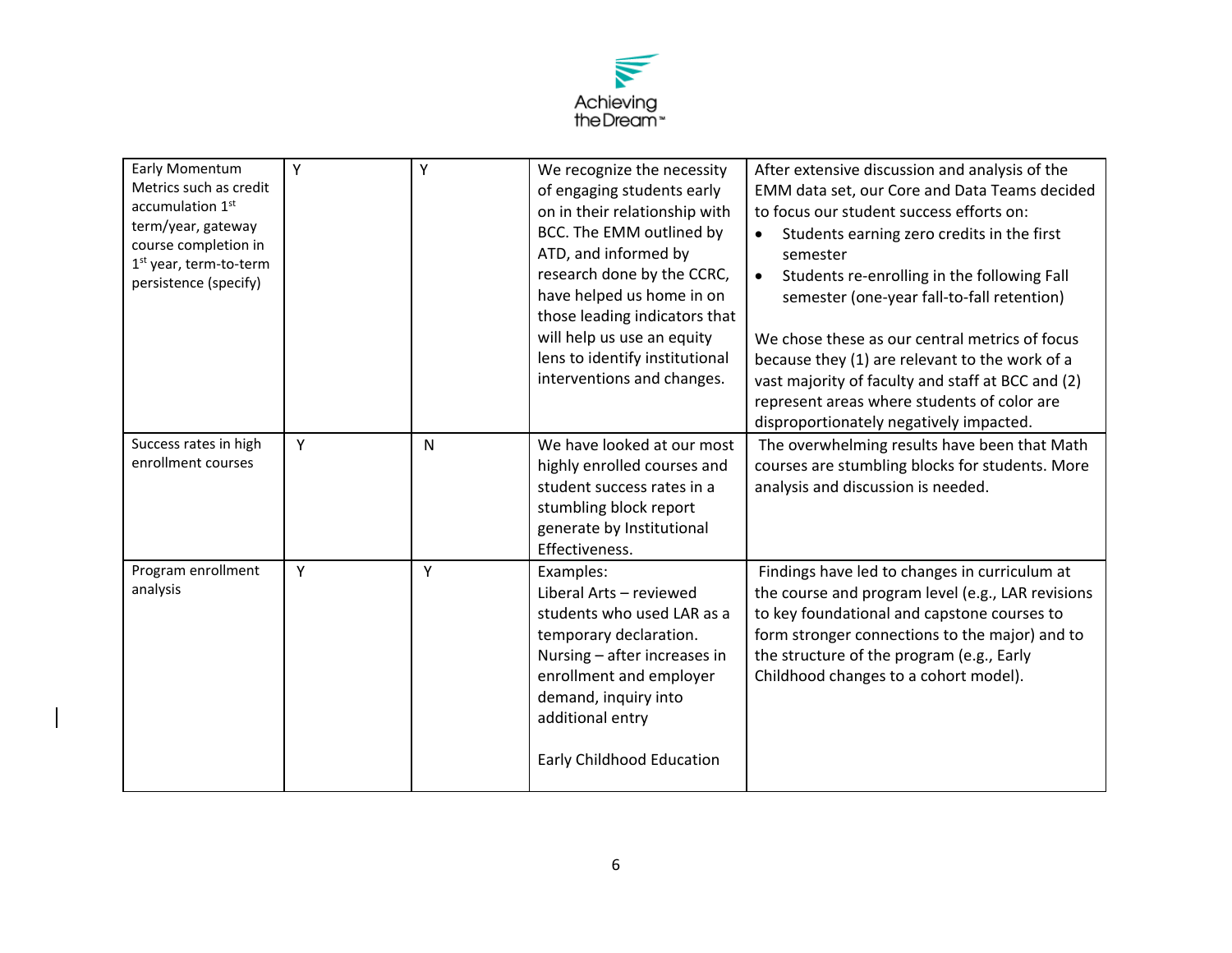

| <b>Student voice (Early</b><br><b>Engagement metrics</b><br>like SENSE, focus<br>groups, etc.) | Y and N | $\mathsf{N}$ | Measure student<br>engagement and<br>satisfaction with services,<br>and programs designed to<br>support students with<br>transitions into, within, and<br>out of the college.                                                                                                                                                                                                               | According to SENSE data BCC's early<br>connections were 8 points higher than the SENSE<br>Cohort in general at 58. This grew from being<br>behind the cohort in general at 49.2, 8ponts<br>behind other cohort colleges in our baseline<br>assessment. |
|------------------------------------------------------------------------------------------------|---------|--------------|---------------------------------------------------------------------------------------------------------------------------------------------------------------------------------------------------------------------------------------------------------------------------------------------------------------------------------------------------------------------------------------------|--------------------------------------------------------------------------------------------------------------------------------------------------------------------------------------------------------------------------------------------------------|
| Faculty and staff voice<br>(focus groups or<br>surveys)                                        | Y       | $\mathsf{N}$ | Faculty and staff have been<br>participating in various<br>activities related to Strategic<br>Planning, to provide input<br>on current and future<br>college initiatives. These<br>focus groups use an<br>Appreciative Inquiry<br>approach and the SOAR<br>(Strengths, Opportunities,<br>Aspirations, and Results)<br>framework for creating<br>dialogue founded on BCC's<br>positive core. | Awaiting high-level initial findings from SOAR<br>analysis. Anticipated February.                                                                                                                                                                      |
| <b>Institutional Capacity</b><br>Assessment (ICAT);<br>Capacity Cafe                           | Y       | Y            | The ICAT survey is an<br>important piece of our<br>current Strategic Planning<br>environmental scanning<br>process. This analysis helped<br>us better understand areas<br>of institutional strength and<br>focus, within the context of<br>what our current capacity<br>for change is.                                                                                                      | Awaiting qualitative analysis of Capacity Café<br>discussions. Deciding which are significant and,<br>among those, which do we want to share from<br>survey results/quant data?                                                                        |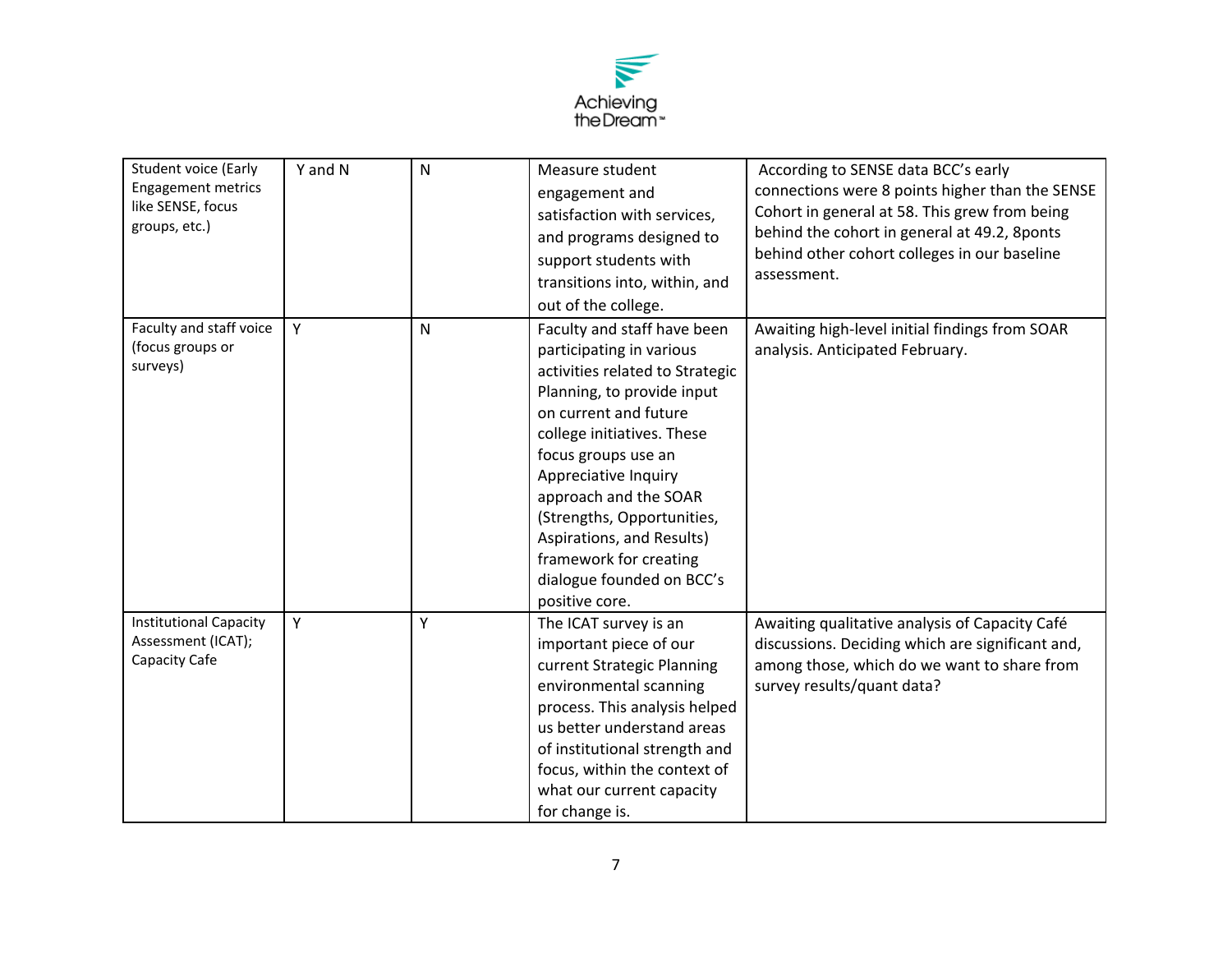

| <b>Business process</b><br>mapping |   |   |                                                                                                                                                                                                                                                                                                                                                                                                                                                                                      |                                                                                                                                                                                                                                                                                                                                                                                                                                                                             |
|------------------------------------|---|---|--------------------------------------------------------------------------------------------------------------------------------------------------------------------------------------------------------------------------------------------------------------------------------------------------------------------------------------------------------------------------------------------------------------------------------------------------------------------------------------|-----------------------------------------------------------------------------------------------------------------------------------------------------------------------------------------------------------------------------------------------------------------------------------------------------------------------------------------------------------------------------------------------------------------------------------------------------------------------------|
| Partnerships Analysis              | Y | N | Our participation in the<br>Summer Convening inspired<br>us to begin to create an<br>inventory of our<br>partnerships. We are<br>currently working to build<br>this inventory and also apply<br>systematic criteria in order<br>to identify existing strategic<br>partnerships, as well as<br>partnerships we currently<br>have that could be<br>enhanced.                                                                                                                           | Based on our analysis thus far, we have<br>determined that we have many partners, with<br>only a handful of these that we consider<br>"strategic partnerships." An example of a current<br>strategic partnership that continues to grow is<br>with Berkshire Health Systems.<br>Through this work, we have identified the need<br>to develop our own definition of a "strategic<br>partnership," a goal that is ongoing and also<br>related to our Strategic Planning work. |
| Labor Market Analysis              | Y | Y | Having a comprehensive<br>understanding of the Labor<br>Market is an important part<br>of our Academic Master<br>Planning; Strategic Planning;<br>and program development<br>process. BCC is currently<br>using materials specific to<br>Berkshire County, such as<br>the Berkshire Blueprint, as<br>well as working with Gray<br>Associates to obtain local<br>and national labor market<br>data. In alignment with our<br>ATD work and the goals of<br>the Rural Resiliency grant, | This work is currently in progress with training<br>sessions during winter 2022 on how to use the<br>Gray Associates data and a two-day workshop in<br>spring 2022 reviewing the college's data,<br>resulting in recommendations for portfolio<br>revision. Recommendations forthcoming.                                                                                                                                                                                    |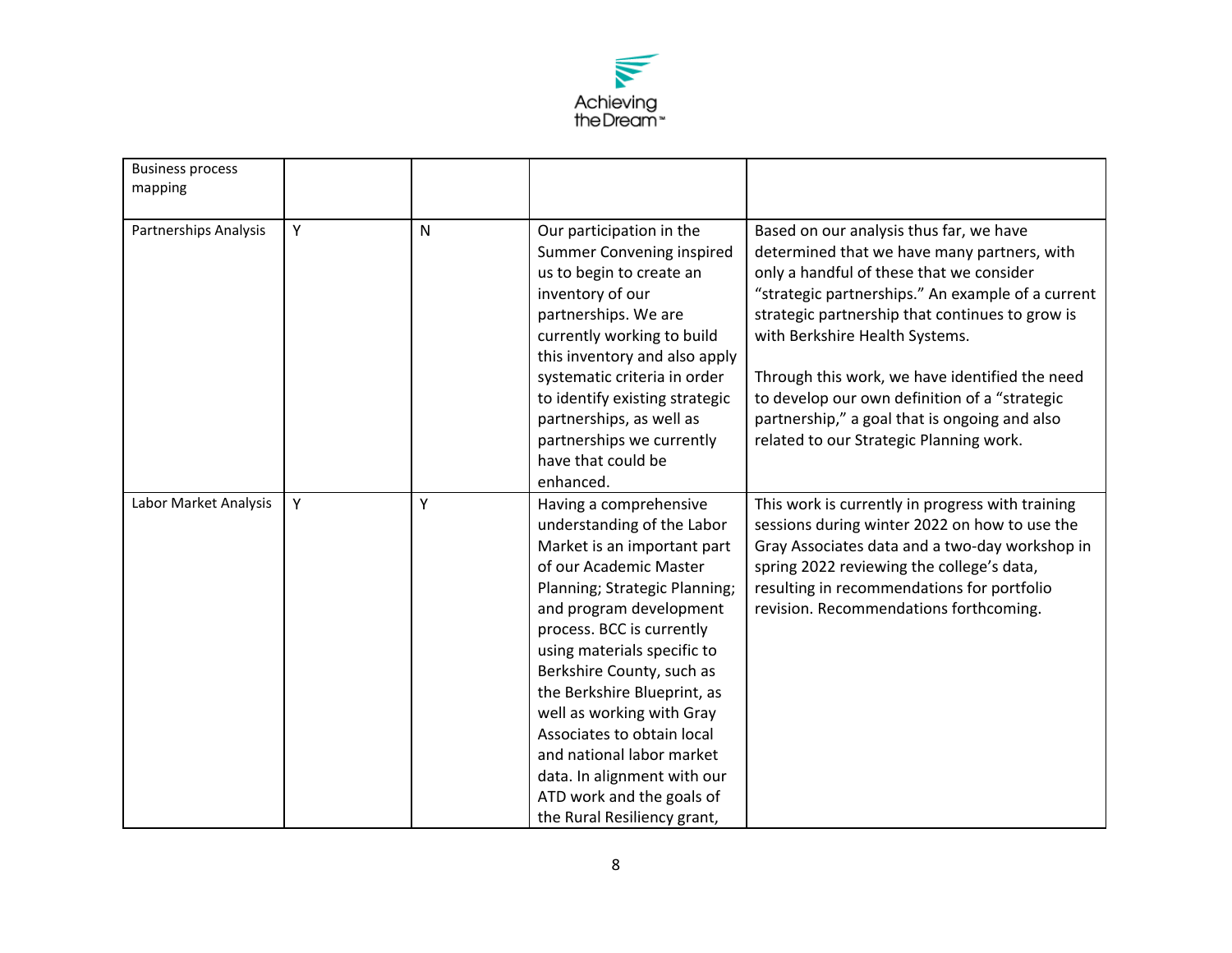

|                                                                   |   |   | we have a sharp focus on<br>remote work and jobs in the<br>digital economy.                                                                 |                                                                                                                       |
|-------------------------------------------------------------------|---|---|---------------------------------------------------------------------------------------------------------------------------------------------|-----------------------------------------------------------------------------------------------------------------------|
| Digital Course and<br>Program Analysis                            | N | N |                                                                                                                                             |                                                                                                                       |
| <b>Redesigned Probation</b><br>Suspension Policy and<br>Procedure | v | N | Concerned with number of<br>students on probation,<br>suspension, and numbers<br>who went through<br>treatment process to stay<br>students. | Shift to more automated suspension appeal<br>process increased number of students seeking<br>help and being retained. |

## **What did you learn about your college's structures, processes, and attitudes as you have engaged in analyses and data sensemaking? (***300 words max***).**

One of our most important observations over the past year of analyzing data and having candid discussions about our students' experiences is that BCC is already an incredibly equity‐minded, institutionally‐focused organization. Data‐sensemaking discussions were always focused around identifying areas for institutional change, rather than placing the accountability for change on students. BCC faculty and staff are committed to our mission of providing high‐quality open‐access education for all, and recognize that we are directly responsible for the success of our students. Internal discussions were thorough, respectful, and honest, and we hope to continue to nurture, develop, and celebrate the equity‐minded orientation of our faculty and staff.

In terms of structure and organization, while we have made progress – including forming a Core and Data Team and consistently challenging ourselves to stay focused on setting measurable goals – we still have much to learn and implement. As a small college, we do a lot with limited resources and are eager to invest when we have the support and resources are made available. What is clearly a missing piece is prioritizing initiatives in ways that reflect campus strategy and priorities and, furthermore, while an initiative is being considered that a regular check in and assessment design is a part of an initiative. In the past, our approach to data analysis and sensemaking has been inconsistent and this is likely the product of a disconnected system of action and analysis. This is changing, however, as we continue to engage in this work with ATD and adopt a new shared governance model on campus (starting SP22).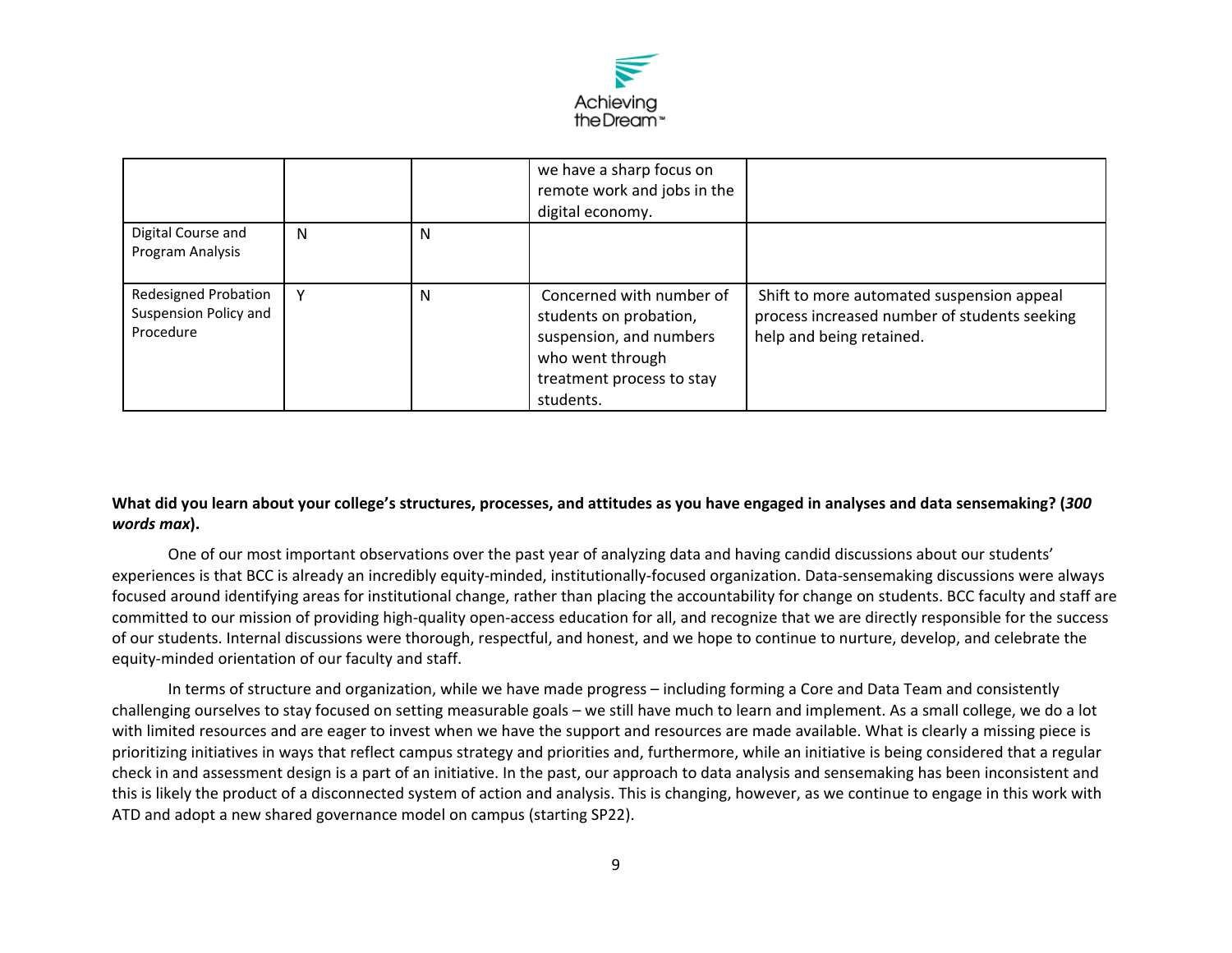

As BCC continues to engage in student success work through our relationship with ATD, moves into the pilot phase of the Shared Governance process, and works to develop our 2022‐2027 Strategic Plan, we do so with an awareness of the importance of assessing effectiveness and using disaggregating data to reveal equity gaps. The importance of engaging the entire campus community in professional learning around data literacy and sensemaking cannot be overstated.

#### **Please describe any additional qualitative and quantitative analyses you completed, if any. (***200 words max***)**

Waiting on brief narrative about strategic plan and academic plan environmental scanning, preliminary outcomes.

## **What did you learn about the student experience at your institution? (Please be specific and share disaggregated data in support of your findings.) (***300 words max, excluding entries in the above chart).*

Based on focus groups with students, including a meeting with SGA where ATD Team leads met with students to gain a better understanding of how they define success, it is clear that institutional measures of student success, which can range from final course grade to retention to timely degree completion, are not always in alignment with how individual student define success for themselves. Based on qualitative data analysis of how students describe success, we have a better understanding of what success means to our students – that this is individualized, and has just as much to do with personal growth as it does with a grade. We also have a better understanding of the challenges students face, which include disruptions in communication and connection related to the COVID‐19 pandemic and responsibilities and financial burdens that students face outside of college which have an impact on academic performance. (Source: ATD Focus Group Discussion with Student Government Association on 9/21/21)

In terms of quantitative data analysis, many of our discussions over the past year have focused on the First Time Ever in College (FTEIC) cohort and the Early Momentum Metrics data set. We are troubled by the increase in students earning zero credits in their first semester at BCC (from 14% in 2016 to 24% in 2020). Moreover, when we examine this data disaggregated by race, it is clear that students of color earn zero credits in their first semester at much higher rates than white students. We see similar trends in fall‐to‐fall retention rates. In 2016, 39% of FTEIC students re‐enrolled the following year; in 2020, only 29% of FTEIC students re‐enrolled. One of the themes of our ATD discussions this past year when it comes to data analysis and sensemaking has to do with how to account for the impact of the COVID-19 pandemic. Clearly, the pandemic has had – and will continue to have – an impact on the student experience, and we will need to continue to discuss how to account for this impact, and factors beyond the control of the institution, as we continue to use data to prioritize initiatives and inform institutional change.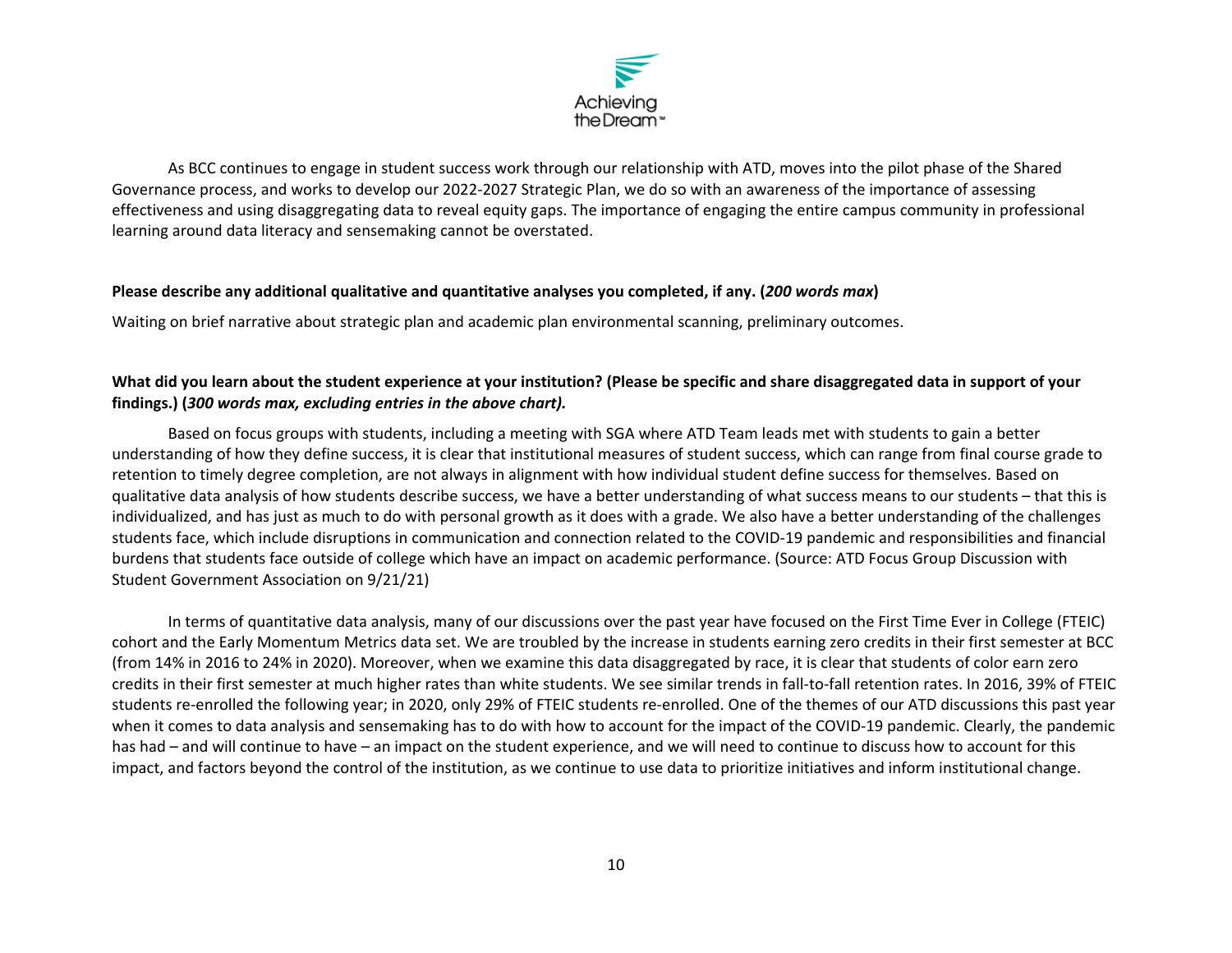

**Section 4: Your Student Success Vision** (*50 words max)* 

**Describe your overarching student success vision. This should envision the ideal student experience at your institution even amid crises and sub‐optimal conditions.**

- *A strong vision statement is a concise, specific, and inspiring understanding of what the institution aspires to become or achieve that can be used by all stakeholders to set priorities and guide action.*
- It is a forward-looking statement that engages and motivates the college community and clearly articulates the benefits for student *success.*
- *It reflects a culture of equity and commitment to equitable student outcomes.*
- *It does not state specific actions but positions you to take action.*

In Fall 2021, the ATD Core and Data Team developed the following draft of a Student Success vision statement:

*At BCC, student success is the heart of everything we do. From connection to completion, and at each step along the way, we will guide and assist you in exploring and attaining your academic and career your personal, educational, and career goals. Through integrated academic and support services across the college experience, and clear, concise academic pathways that align to you interests and aspiration. We believe in you and your potential and will do all that we can to help you achieve your goals.* 

In Spring 2022, this statement will continue to be refined and revised based on input from students, faculty, staff, and other members of the BCC community.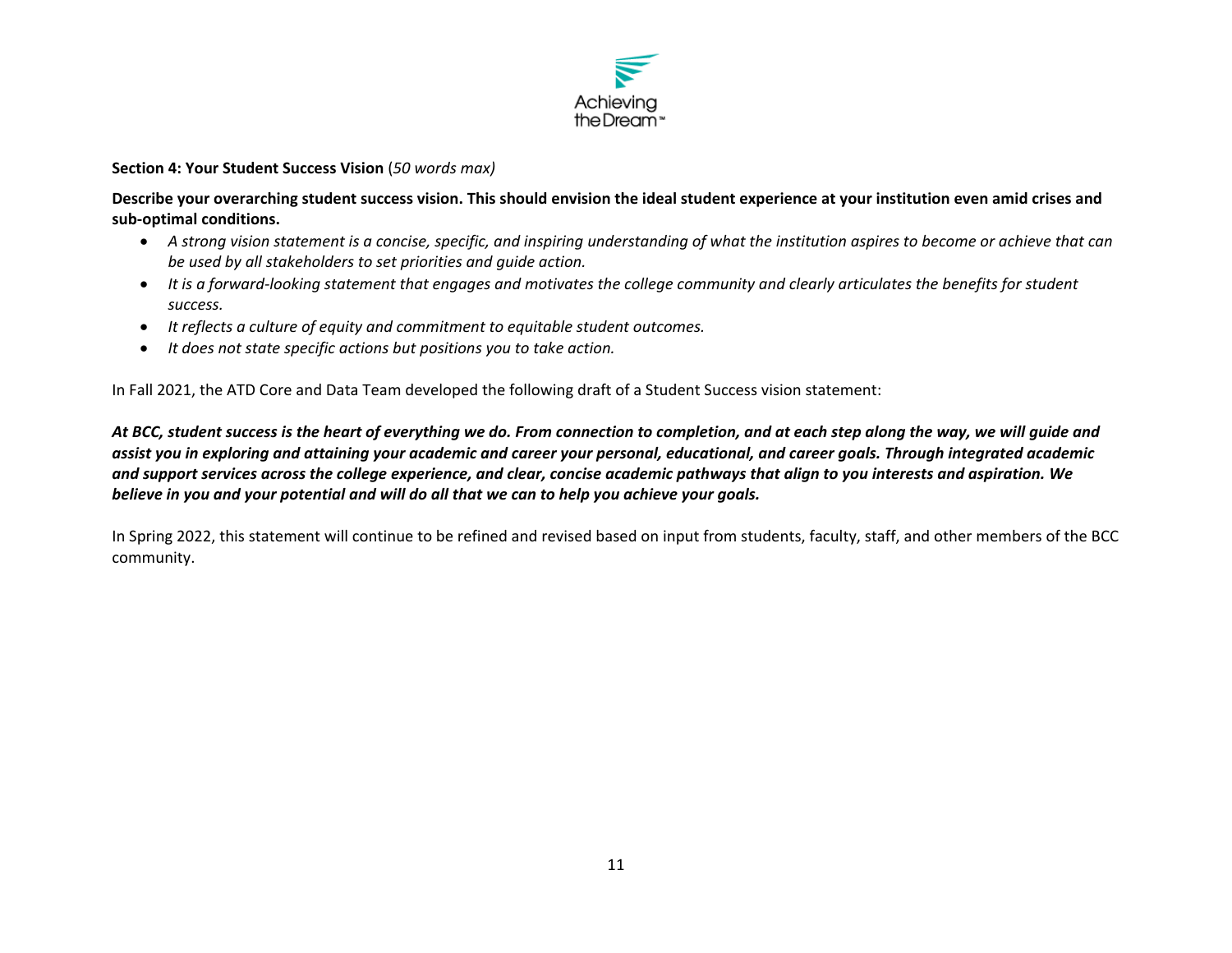

#### **Section 5: Your Action Plan Priority Goals**

Combining (a) your **Student Success Vision** with what you have learned about the (b**) current student experience, barriers and gaps**, and (c) **your institutional capacities**, please outline 2‐3 **Priority Goals** that you will focus on over the next two years. Provide a brief **rationale** for how the **Priority Goals** relate to your vision and what you learned. In the next section, you will identify the **Key Strategies, Interventions, and Activities** that you will implement to accomplish your **Priority Goals. Priority Goals** should be measurable and be obtainable in the near‐to‐ medium term (as compared to metrics such as graduation rates that serve as long‐term, lagging indicators). Finally, note what **institutional strengths** you can leverage as you implement your action plan. **Consider the following goals of the Building Resiliency in Rural Communities for the Future of Work project when establishing your priority goals: 1) preparing students for living wage jobs in the digital economy; 2) closing equity gaps.** 

**Priority Goal 1**: Expand the integration of digital skills and career exploration work into first year courses in alignment with the Academic Affairs goal of accounting for the "future of work" in program development.

*Rationale*: Our work thus far with ATD has emphasized how important early experiences are for our students. By focusing on integrating career readiness and digital skills into first year courses, we aim to increase early connections with students (and especially FTEIC students); help students explore their career interests and goals in their first semester; and help students better understand how academic coursework – especially in the Liberal Arts – applies to their future careers. Additionally, by using Labor Market data to inform academic program development, our goal is to deepen the resources available to us to inform academic decision‐making.

*Institutional Strengths*: Priority Goal 1 builds on the following institutional strengths, as identified by the ICAT survey analysis:

- Teaching & Learning Clear Pathways for Students While career guidance for students was identified as a strength (2.9 out of 4), integrating digital skills and career readiness work into first year courses will enable us to grow and deepen this work, as well as the connection between Student and Academic Affairs.
- Teaching & Learning Institutional Practices This is a general strength (2.9 out of 4), and increasing our use of labor market data will help us build upon the specific metric of developing and refining program-level learning outcomes with labor market demand.

## **Priority Goal 2**:

*Rationale: Berkshire Community College has used mentoring and coaching for over ten years in for small populations of students and often informally. In these situations, we have anecdotal evidence that formalized and intentional coaching leads to greater student success. As part of our ATD action plan, we will create and enhance an Academic Success coaching program to establish connections with multiple offices across BCC to help students navigate barriers to increase their success. Through coaching, we will be able to assist students by to identify strategies that help*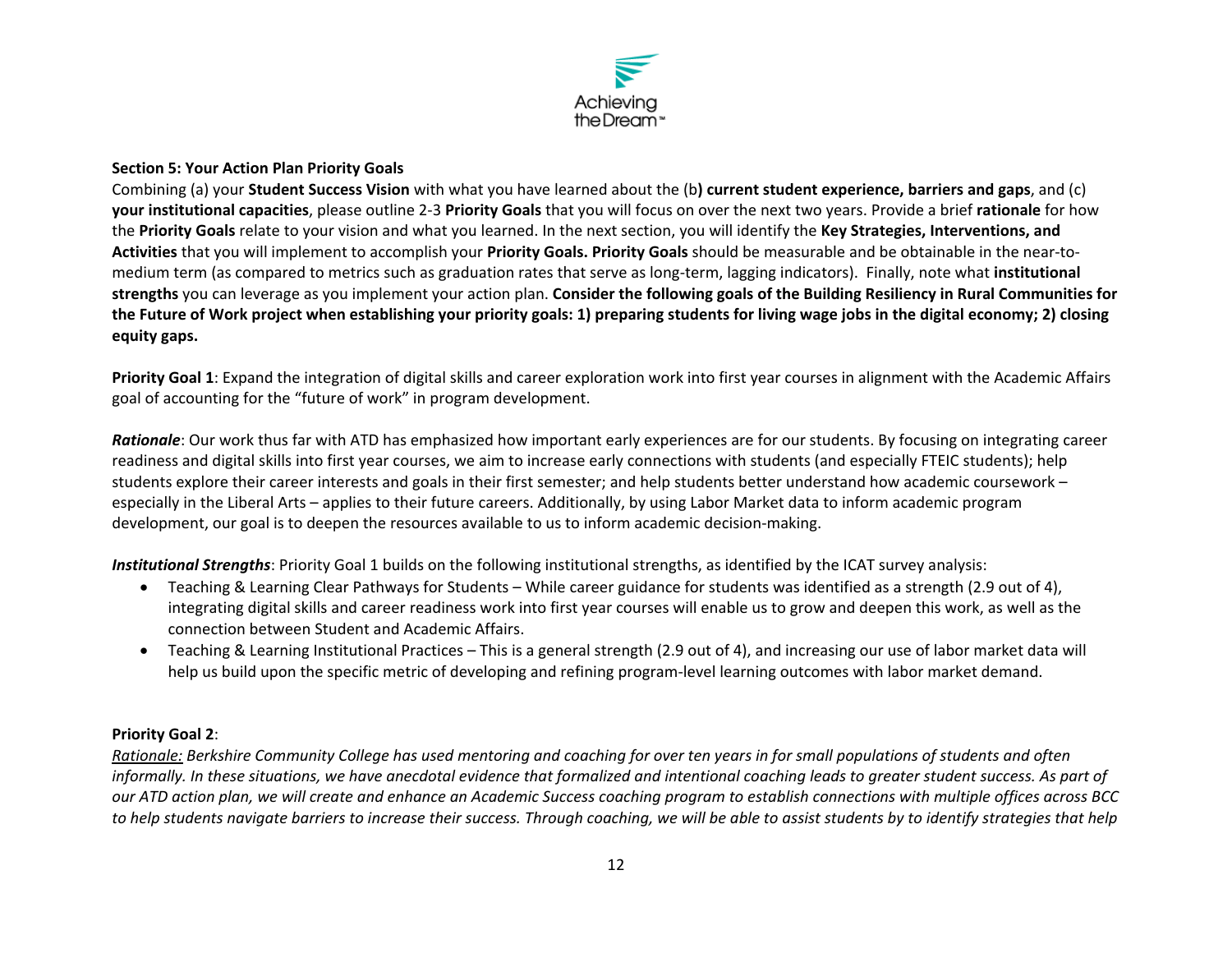

*them to succeed. These strategies include specific actionable items including time management, study plans, and coaching sessions. We will also help students to enhance affective behaviors and cognitive approaches to learning and navigating the hidden curriculum of higher education. Students will learn to explore academically and personally while learning to advocate for one's self. Coaching helps students achieve increases in their executive skills by developing organizational and time management skills to help achieve personal success. Coaches and students work in tandem to develop academic, career, and personal action plans, which allow students to set goals for their future. Academic Success Coaching is committed to the following six areas of focus: Navigation, Exploration, Personal Growth, Academic Success, Managing Commitments, and Commitment to Graduation.* 

*Institutional Strengths: Berkshire Community College is a close‐knit community that supports students and their successes. This strong foundation allows faculty and staff to collaborate closely with Coaching, which allows personal relationship building. We are able to provide individualized coaching beach of an institutional commitment to the work leading to low coach to student ratios.* 

*Institutional Strengths*:

**Priority Goal 3 (optional)**: *Rationale*: *Institutional Strengths*:

*Optional:* **Provide a visual representation to demonstrate how your strategies, interventions and activities work together to achieve your student success priority goals and vision.**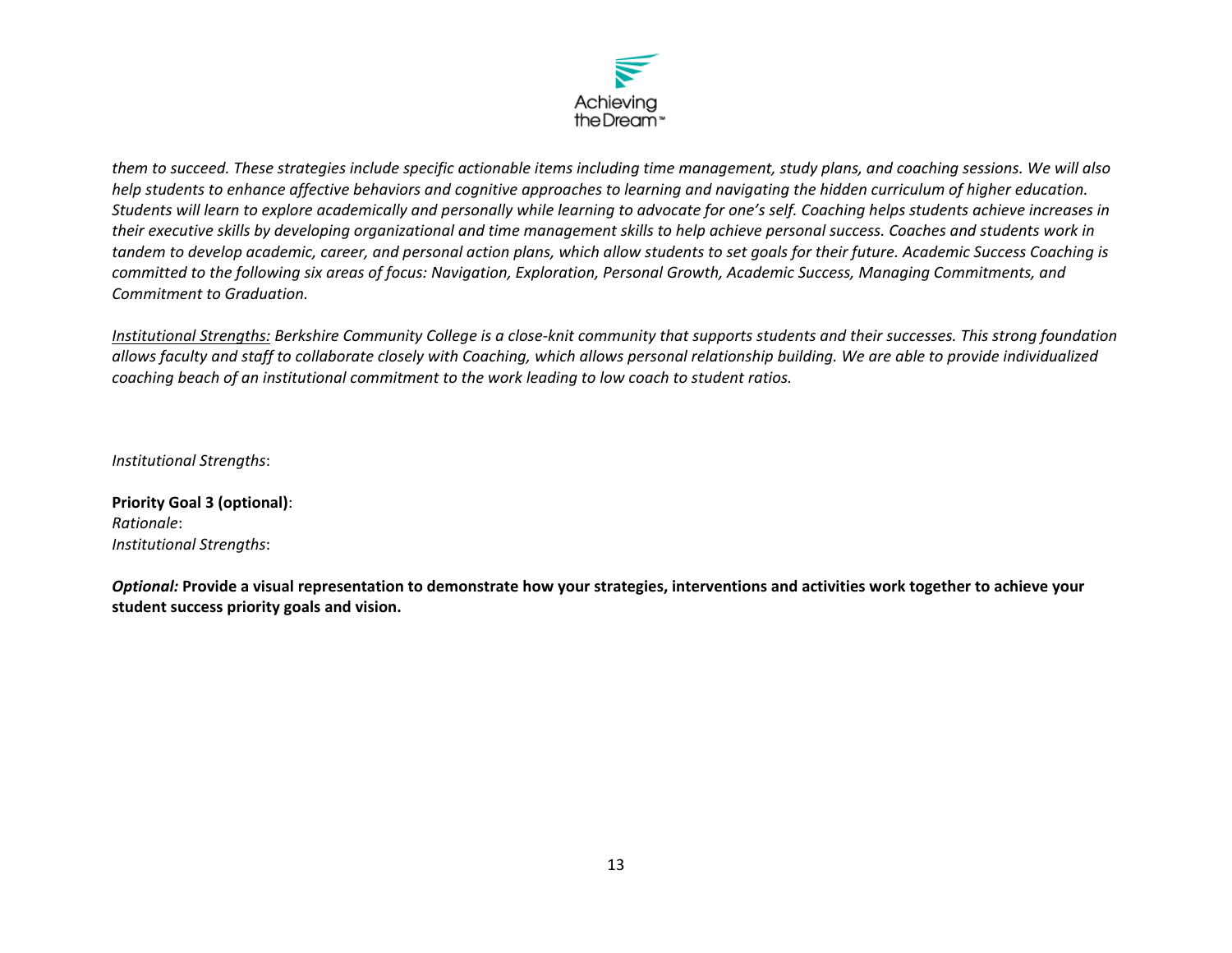

#### **Section 6: Your Detailed Action Plan**

Please enter each priority goal and then list **key Strategies, Interventions and Activities** that correspond to the priority goal in the implementation plan template below. Remember to tie the strategies to outputs or outcomes that are measurable in a relevant time frame (e.g., implementing a new onboarding process will not drive increased graduation in the near term, but it may result in increased credits completed and/or completion of key math and English courses in the first year).

## *Priority Goal One:*

*Skills for the digital economy provide a foundational framework necessary for success in the new economy. These should be integrated into program‐specific gateway course outcomes, beginning with Liberal Arts as the Year 1 goal, and include the following:* 

- *Critical and creative thinking*
- *Collaboration*
- *Communication*
- *Information literacy*
- *Data analysis and use*
- *Time management and organization*

*Using digital tools to build these foundational skills provides the opportunity for active/experiential learning and should be incorporated whenever possible. Digital tools should be chosen based on functionality and the specific needs of the discipline or assignment, but may include databases, blogging software, shared documents, project planning software, and synchronous and asynchronous communication tools* 

| <b>Key Strategies,</b> | <b>Deliverables and</b> | <b>Scaling the</b> | Measurable       | <b>Baseline level</b> | <b>Resources</b>   | <b>Anticipated Challenges</b> |
|------------------------|-------------------------|--------------------|------------------|-----------------------|--------------------|-------------------------------|
| <b>Interventions</b>   | <b>Timing</b>           | Work (if not       | performance      | and end target        | Needed (policy or  | (policy, logistics, staffing, |
| and Activities         |                         | implementing       | indicators of    | (specify baseline     | procedural         | organizational, public        |
|                        |                         | at scale           | progress with    | and end target        | changes, staffing, | safety, etc.) to              |
|                        |                         | initially, what    | measurement      | years in addition     | technology,        | implementation and            |
|                        |                         | is the plan for    | dates            | to measurable         | professional       | strategies to overcome        |
|                        |                         | scaling?)          |                  | indicators of         | development)       | them                          |
|                        |                         |                    |                  | progress)             |                    |                               |
| Liberal Arts           | SP21/SU21               | AY23-24            | Increase in      | Baseline - AY20-      | Support from       | Use and integration of        |
| Program                | Community of            | Expand             | number of        | 21                    | Division of        | technology systems            |
| Revisions:             | Practice planned        | opportunities      | faculty teaching |                       | Teaching &         |                               |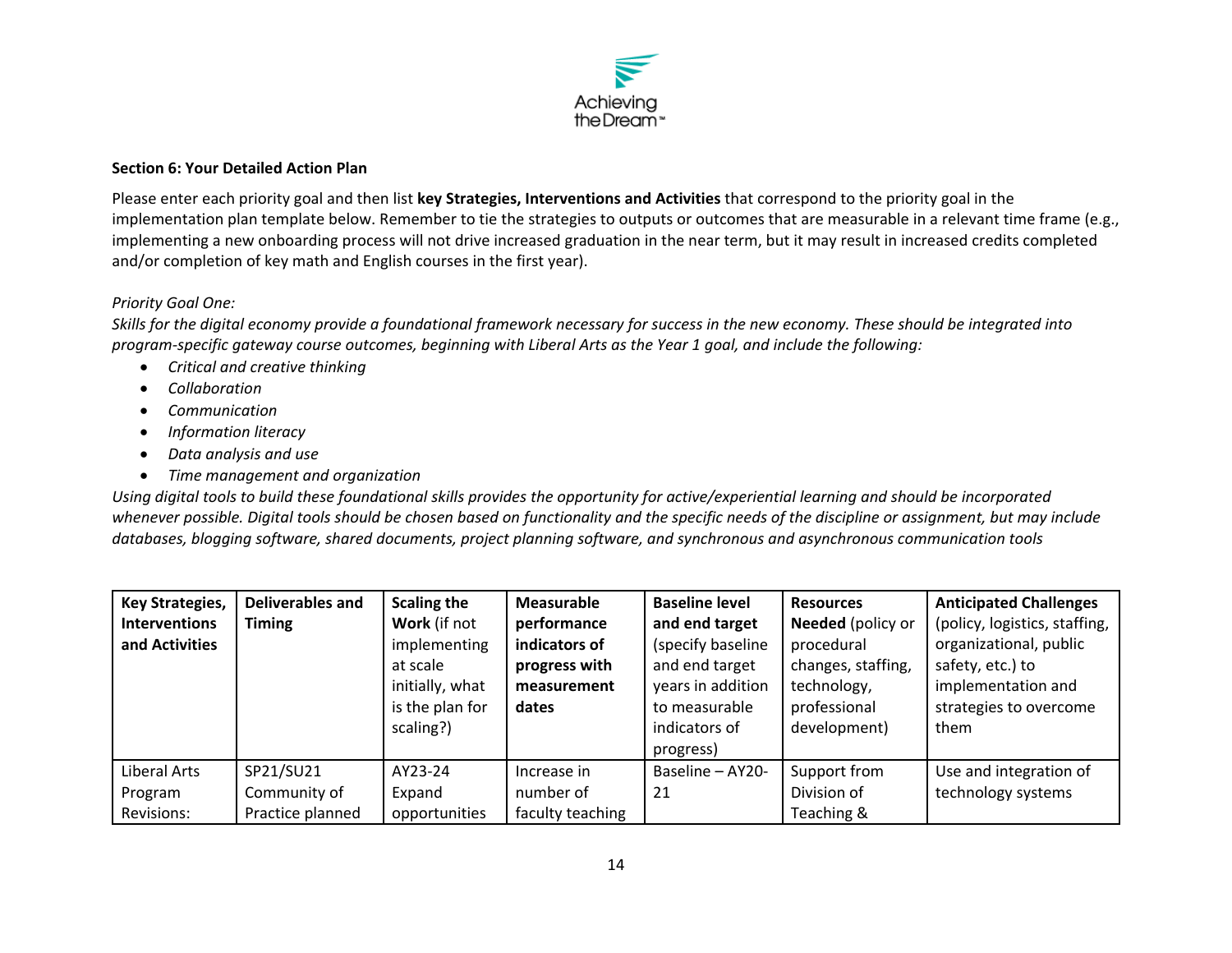

| Development   | <b>Liberal Arts</b> | for LA-STEM     | LAR101 &          | End Target $-$   | Learning           | (strategy: professional   |
|---------------|---------------------|-----------------|-------------------|------------------|--------------------|---------------------------|
| of LAR101     | program revisions   | faculty to      | <b>LAR285</b>     | AY23-24          | Innovation         | development)              |
| (FYE) and     |                     | develop and     |                   |                  |                    |                           |
| <b>LAR285</b> | <b>FA21 LAR101</b>  | teach LAR101    | Increase student  |                  | Professional       |                           |
| (Capstone)    | taught for first    |                 | retention (Fall - | Baseline - AY20- | Development        | Faculty workload          |
|               | time (3 sections in |                 | Spring and Fall-  | 21               | related to FYE;    | (strategy: Deans          |
|               | different           |                 | Fall)             | End Target-      | student career     | collaborating/scheduling  |
|               | modalities)         |                 |                   | AY23-24          | readiness; digital |                           |
|               |                     |                 |                   |                  | skills             |                           |
|               | AY22-23 CoP to      |                 |                   |                  |                    | Faculty teaching          |
|               | develop LAR285      |                 |                   |                  | Support from       | interdisciplinary courses |
|               |                     |                 |                   |                  | Student            | when prior experience     |
|               | AY22-23 offer first |                 |                   |                  | Engagement         | disciplinary focused;     |
|               | sections of         |                 |                   |                  | (Coordinator of    | integrating career        |
|               | <b>LAR285</b>       |                 |                   | Baseline - FA21  | Career &           | readiness (strategy:      |
|               |                     |                 |                   | (1 section)      | Experiential       | professional              |
|               | ePortfolio piloted  | ePortfolio use  | ePortfolio use    |                  | Learning)          | development; CoP          |
|               | in 1 section in     | implemented     | across sections   | End Target-      |                    | support)                  |
|               | <b>FA21</b>         | in all sections | of LAR101 and     | SP23 (increase   | Support for        |                           |
|               |                     | of LAR101 and   | <b>LAR285</b>     | sections using   | faculty            | Communication with        |
|               | AY22-23             | <b>LAR285</b>   |                   | ePortfolio)      | participation in   | advisors, campus          |
|               | Professional        |                 |                   |                  | CoP                | community, support        |
|               | Development for     |                 |                   | Baseline - 2021  |                    | staff (strategy: leverage |
|               | ePortfolio          |                 |                   | CoP cohort       | Stipends to        | <b>ATD Communications</b> |
|               | integration         |                 | Collect ongoing   |                  | support faculty    | team and other existing   |
|               |                     |                 | feedback from     | End Target-      | course             | channels; aim for         |
|               | CoP continues to    |                 | faculty about     | data from        | development        | proactive                 |
|               | meet for ongoing    |                 | effectiveness of  | subsequent CoP   |                    | communications)           |
|               | reflection/learnin  |                 | CoP as model for  | cohorts          | Assess the         |                           |
|               | g                   |                 | professional      |                  | effectiveness of   | Transfer - right now      |
|               |                     |                 | development       |                  | WordPress as the   | transfers as general      |
|               |                     |                 |                   |                  |                    | elective (strategy: track |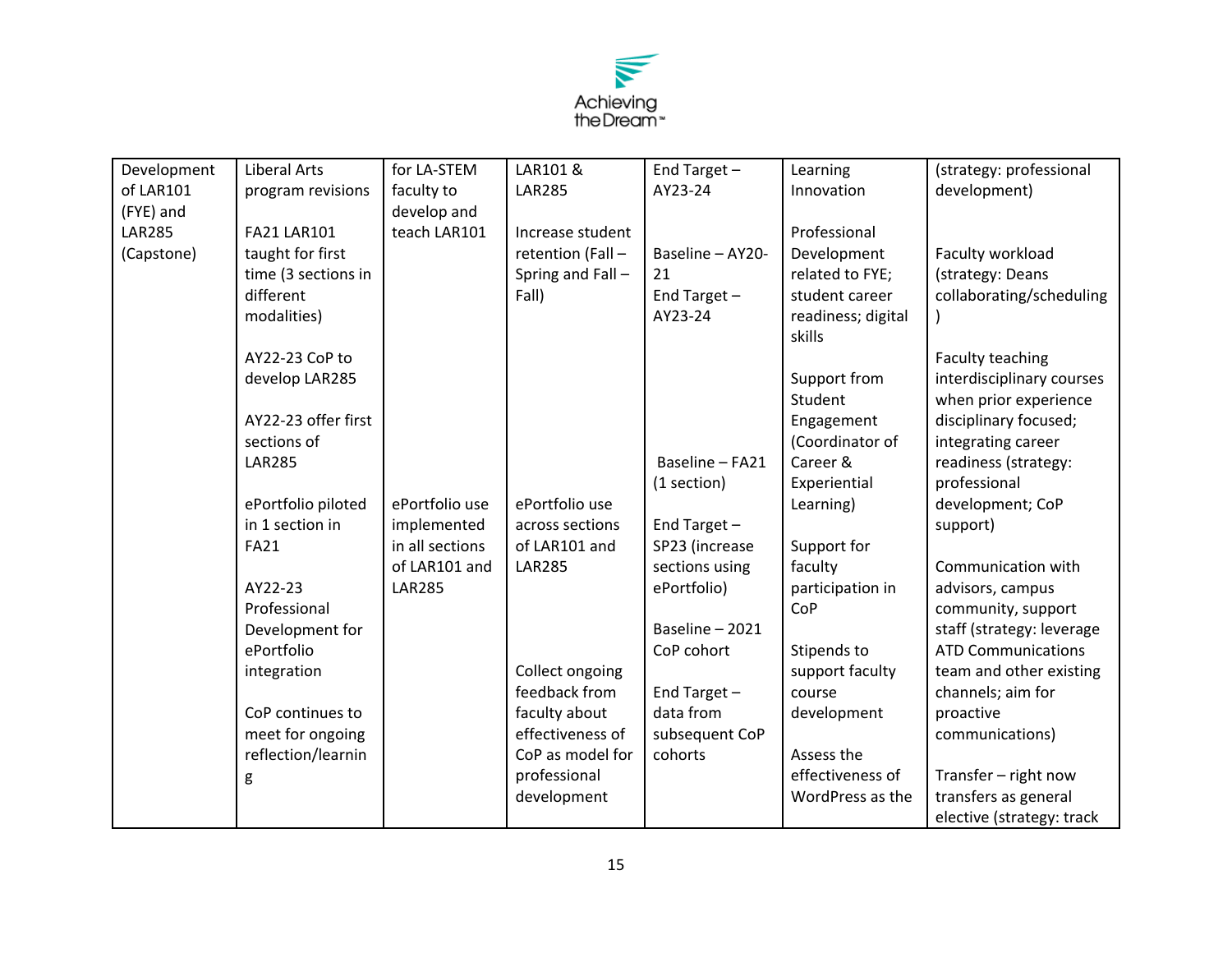

|                                                 |                                                  |                                                                                                                 | Increase student<br>ability to make<br>connections<br>between Liberal<br>Arts academic<br>courses and<br>future career | Baseline - AY20-<br>21<br>End Target $-$<br>AY23-24                                                | Eportfolio<br>platform<br>Support for<br>faculty to present<br>to BCC colleagues<br>for initial<br>feedback on<br>progress and then<br>at national<br>conferences                                                | to determine whether<br>this proves to be barrier<br>to students or not)                                                                                                                                                                                                                                                                                                                                                |
|-------------------------------------------------|--------------------------------------------------|-----------------------------------------------------------------------------------------------------------------|------------------------------------------------------------------------------------------------------------------------|----------------------------------------------------------------------------------------------------|------------------------------------------------------------------------------------------------------------------------------------------------------------------------------------------------------------------|-------------------------------------------------------------------------------------------------------------------------------------------------------------------------------------------------------------------------------------------------------------------------------------------------------------------------------------------------------------------------------------------------------------------------|
| Creation of<br>Career<br>Exploration<br>Toolkit | $SU2 - Begin$<br>developing toolkit<br>using LMS | AY22-23 -<br>Make toolkit<br>available to all<br><b>BCC faculty for</b><br>integration<br>across<br>disciplines | FA21 - Initial<br>toolkit piloted                                                                                      | <b>Baseline: No</b><br>Toolkit<br>End Target: AY22<br>- 23 track faculty<br>usage via LMS<br>tools | Stipends for<br>Faculty/Staff<br>Assignment to<br>develop and build<br>toolkit<br><b>Existing LMS Tools</b><br>Support from<br>Student<br>Engagement<br>(Coordinator of<br>Career &<br>Experiential<br>Learning) | Designing for ease of use<br>(strategy: support from<br>DTLI; exploring examples<br>from other institutions;<br>pilot testing)<br>Willingness to share<br>materials (strategy: clear<br>guidelines about how<br>shared materials will be<br>used)<br>Ensure toolkit is broad<br>enough to be relevant<br>across disciplines<br>(strategy: source<br>examples from a variety<br>of disciplines/faculty<br>members/staff) |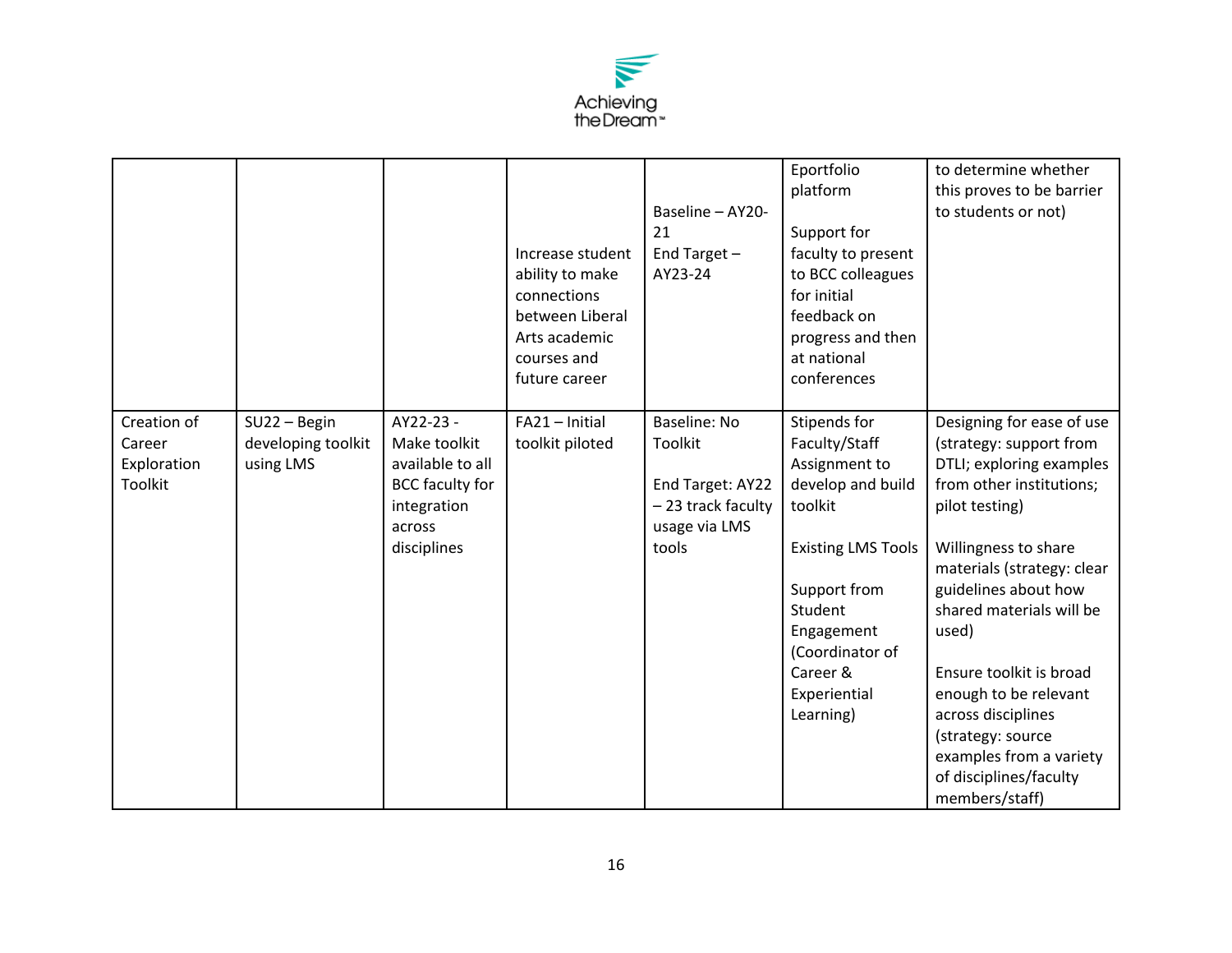

*Priority Goal Two:* 

| Key<br>Strategies,<br>Interventio<br>ns and<br><b>Activities</b> | <b>Deliverabl</b><br>es and<br><b>Timing</b>                                   | <b>Scaling the</b><br>Work (if<br>not<br>implementi<br>ng at scale<br>initially,<br>what is the<br>plan for<br>scaling?) | Measurable performance indicators of progress with<br>measurement dates                                                                                                                                                                           |                                                                                                                                             |                                                                                                                                                                                 | <b>Baseline level</b><br>and end<br>target<br>(specify<br>baseline and<br>end target<br>years in<br>addition to<br>measurable<br>indicators of<br>progress) | <b>Resources</b><br><b>Needed</b><br>(policy or<br>procedural<br>changes,<br>staffing,<br>technology,<br>professiona<br>developme<br>nt)                    | Anticipated<br><b>Challenges</b><br>(policy,<br>logistics,<br>staffing,<br>organization<br>al, public<br>safety, etc.)<br>to<br>implementat<br>ion and<br>strategies to<br>overcome<br>them |
|------------------------------------------------------------------|--------------------------------------------------------------------------------|--------------------------------------------------------------------------------------------------------------------------|---------------------------------------------------------------------------------------------------------------------------------------------------------------------------------------------------------------------------------------------------|---------------------------------------------------------------------------------------------------------------------------------------------|---------------------------------------------------------------------------------------------------------------------------------------------------------------------------------|-------------------------------------------------------------------------------------------------------------------------------------------------------------|-------------------------------------------------------------------------------------------------------------------------------------------------------------|---------------------------------------------------------------------------------------------------------------------------------------------------------------------------------------------|
| Individualiz<br>ed<br>Coaching<br>sessions                       | Beginning<br>in fall<br>2021<br>students<br>were<br>matched<br>with<br>coaches | 235<br>students<br>have been<br>actively<br>engaged.                                                                     | Program<br>participation and<br>support/engage<br>ment activities<br>662 Total as<br>$\bullet$<br>Part of the<br>selected<br>cohort<br>235 have<br>actively<br>engaged<br>298<br>$\bullet$<br>Freshman<br>91 Transfer<br>371 Students<br>of Color | Short-term<br>outcomes<br><b>504 Fall</b><br>$\bullet$<br>to Spring<br>Registere<br>d<br>158 have<br>not<br>registere<br>d as of<br>1.24.22 | Long-term<br>outcomes<br>$\bullet$ Six year<br>success<br>rate (VFA-<br>inspired<br>methodolo<br>gy as<br>presented<br>in PMRS)<br>• System-<br>wide<br>administrat<br>ion of a | We need IE to<br>$help$ - could<br>you do a<br>request?<br>Baseline: --<br>(Year)<br>End target: --<br>(Year)                                               | -Outreach<br><b>Staff</b><br>Member<br>solely<br>dedicated<br>to calling<br>disengaged<br>students<br>and<br>students<br>who<br>stopped<br>out<br>abruptly. | Student<br>participation<br>Competing<br>time<br>commitment<br>s for<br>students.<br>Ongoing<br>funding for<br>coaching.                                                                    |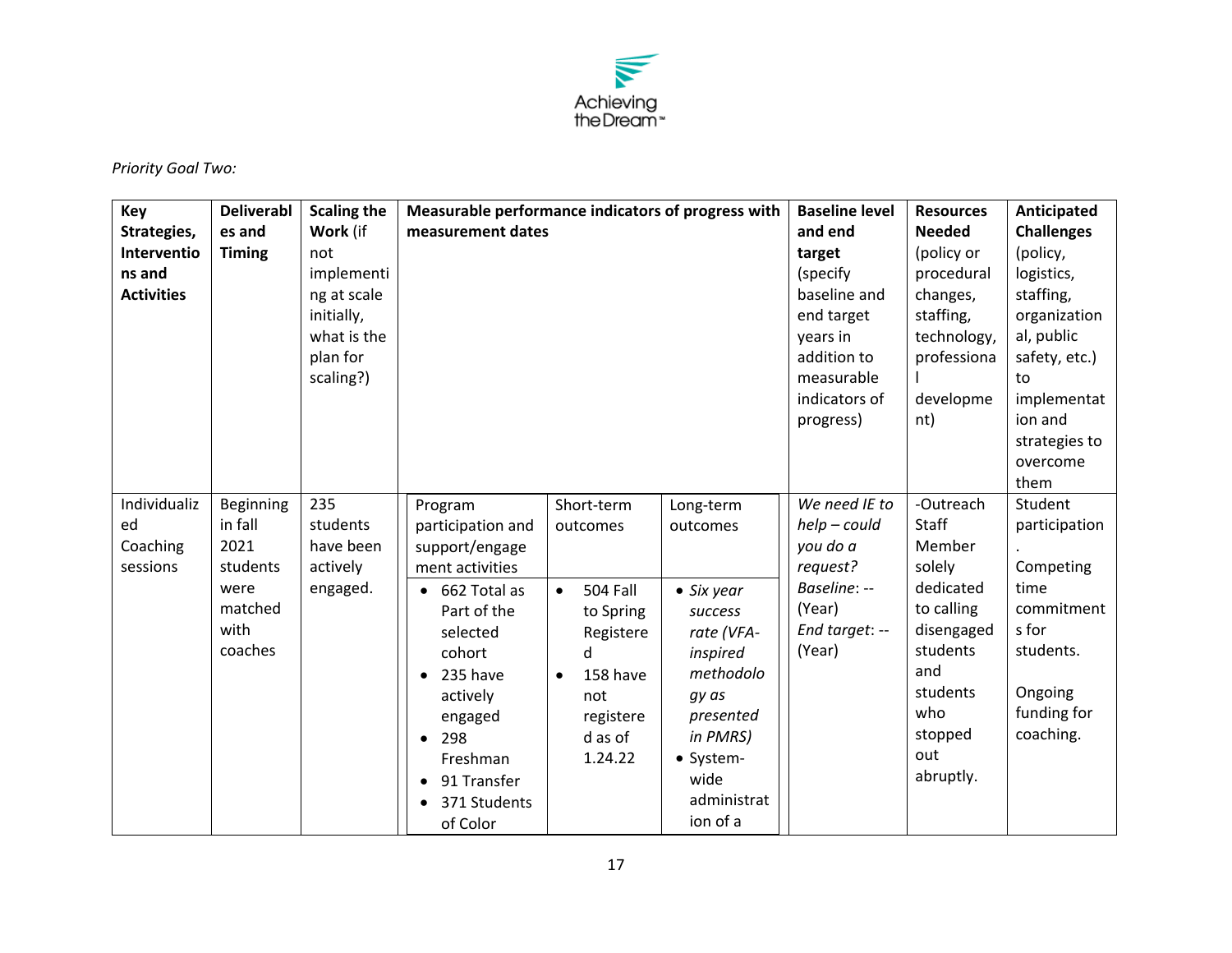

|                                                                                                                                                 |                                                            | 62 students<br>$\bullet$<br>with<br>accommodati<br>ons                                     | survey<br>(CCSSE or<br>another<br>tool with a<br>national<br>compariso<br>n group) |                              |                                                                                                                                  |                                                                                                                                                                                          |
|-------------------------------------------------------------------------------------------------------------------------------------------------|------------------------------------------------------------|--------------------------------------------------------------------------------------------|------------------------------------------------------------------------------------|------------------------------|----------------------------------------------------------------------------------------------------------------------------------|------------------------------------------------------------------------------------------------------------------------------------------------------------------------------------------|
| <b>Fall 2021</b><br>Targeted<br>Outreach-<br>Semester<br>Multiple<br>Spring<br>Points of<br>2022<br>Outreach<br>Semester<br>(Seven<br>attempts) | Outreachin<br>g again to<br>those who<br>are<br>disengaged | FA21 to SP22 Retention, Number of LASSI<br>assessments, Workshops, Action Plans, Check-Ins |                                                                                    | $FA21 - 662$<br>$SP22 - 500$ | Additional<br><b>Success</b><br>Coaches to<br>scale the<br>program,<br>Deliberate<br>Coaching<br>Professiona<br>Developme<br>nt. | Getting<br>responses<br>from those<br>students<br>who are<br>labeled as<br>disengaged<br>after<br>multiple<br>outreach<br>attempts.<br>We will<br>reach out to<br>the students<br>again. |

*Priority Goal 3: (Optional)* 

*BCC: This section has intentionally been left blank.* 

| Key               | Deliverables | <b>Scaling the</b> | Measurable indicators of progress with | <b>Baseline</b> | <b>Resources</b> | Anticipated       |
|-------------------|--------------|--------------------|----------------------------------------|-----------------|------------------|-------------------|
| Strategies,       | and Timing   | Work (if not       | measurement dates                      | level and       | <b>Needed</b>    | <b>Challenges</b> |
| Interventions     |              | implementing       |                                        | end target      | (policy or       | (policy,          |
| and               |              | at scale           |                                        | (specify)       | procedural       | logistics,        |
| <b>Activities</b> |              | initially, what    |                                        | baseline        | changes,         | staffing,         |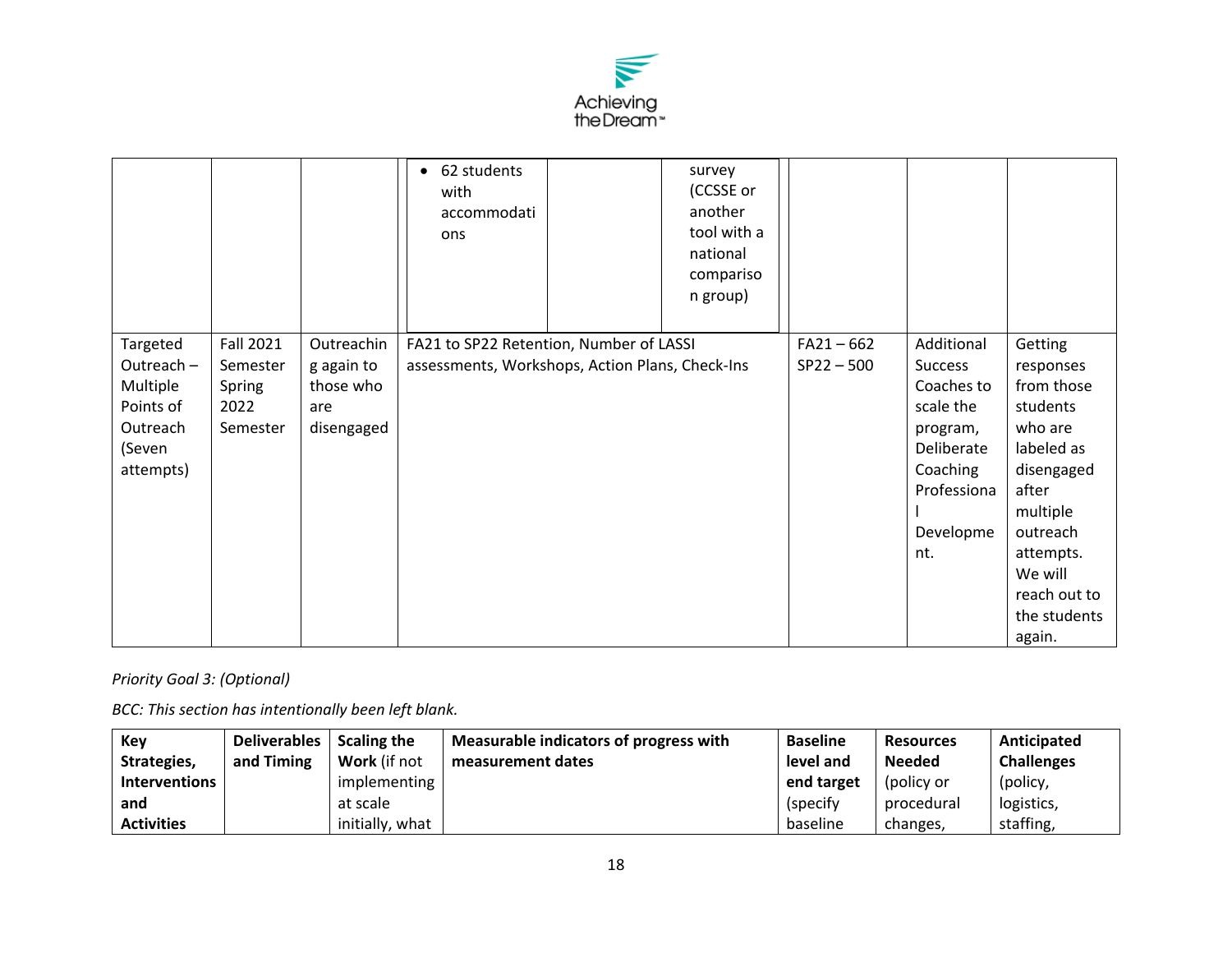

|  | is the plan for | and end     | staffing,    | organizational, |
|--|-----------------|-------------|--------------|-----------------|
|  | scaling?)       | target      | technology,  | public safety,  |
|  |                 | years in    | professional | etc.) to        |
|  |                 | addition to | development) | implementation  |
|  |                 | measurable  |              | and strategies  |
|  |                 | indicators  |              | to overcome     |
|  |                 | 0f          |              | them            |
|  |                 | progress)   |              |                 |
|  |                 |             |              |                 |

## **Section 7: How You Will Approach Sustainability and Continuous Improvement**

A. **Evaluation Planning**: Complete the Evaluation Plan part of the *Action Plan Priorities and Evaluation Design* table for each of your action plan priorities. In this evaluation plan, for each "Data Collection Sources & Procedures" you will also describe:

- Analysis Methods;
- Person(s) Responsible for Collection & Analysis;
- Due Dates; and
- How Will Data Be Used.

|                      | Action Plan Priorities and Evaluation Design                                                                                                                  |                                                                           |                                                                                   |                  |                                                                                                                 |  |  |  |
|----------------------|---------------------------------------------------------------------------------------------------------------------------------------------------------------|---------------------------------------------------------------------------|-----------------------------------------------------------------------------------|------------------|-----------------------------------------------------------------------------------------------------------------|--|--|--|
|                      | <b>Data Collection Sources &amp; Procedures</b>                                                                                                               | <b>Analysis Methods</b>                                                   | Person(s)<br><b>Responsible for</b><br><b>Collection &amp;</b><br><b>Analysis</b> | <b>Due Dates</b> | How Will Data Be Used                                                                                           |  |  |  |
| Priority<br>Goal One | Collect qualitative data from students<br>completing LAR-285 regarding the<br>impact of the FYE and Capstone model<br>on their perceptions of career/transfer | Qualitative analysis<br>by coding for<br>themes, norming.<br>Quantitative | LAR CoP and<br>Institutional<br>Effectiveness                                     | Semesterly       | Within the courses, data<br>will be used by the CoP to<br>adjust curriculum, learning<br>activities, and course |  |  |  |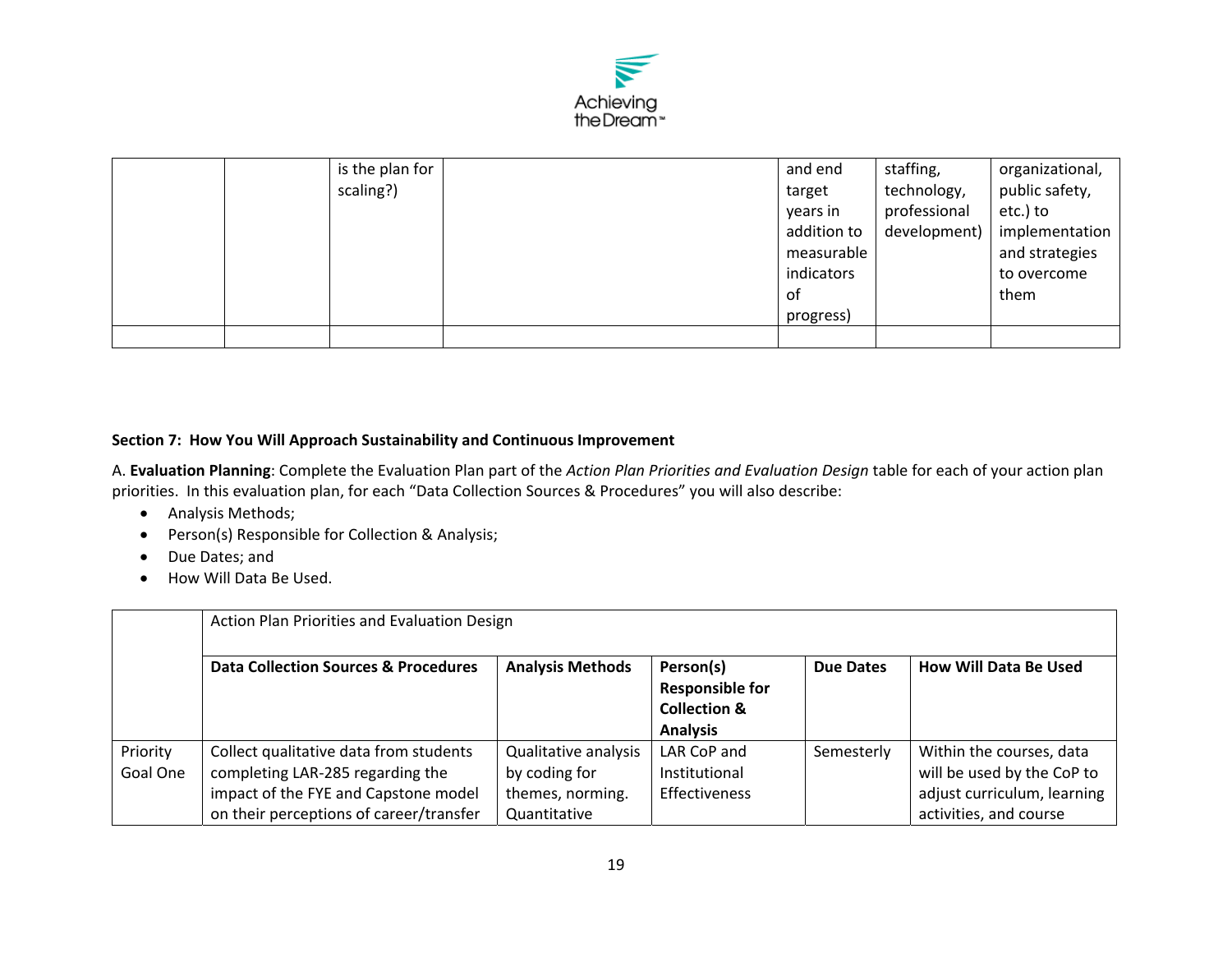

|          | readiness. Students will also be asked | analysis examining     |               |         | expectations. Data can    |
|----------|----------------------------------------|------------------------|---------------|---------|---------------------------|
|          | to reflect on the digital economy and  | survey results and     |               |         | also be shared with other |
|          | about how prepared they feel based on  | persistence and        |               |         | departments on campus to  |
|          | their experience in the program.       | completion.            |               |         | tighten co-curricular or  |
|          |                                        |                        |               |         | other student support     |
|          | Considering a two-part assessment: a   |                        |               |         | experiences.              |
|          | survey designed with Office of         |                        |               |         |                           |
|          | Institutional Effectiveness, and a     |                        |               |         |                           |
|          | reflective self-assessment for each    |                        |               |         |                           |
|          | student                                |                        |               |         |                           |
|          |                                        |                        |               |         |                           |
|          |                                        |                        |               |         |                           |
| Priority | <b>Academic Success Coaching</b>       | <b>Cohort Analysis</b> | George Ambriz | Monthly | Track usefulness of       |
| Goal Two | Increase attendance at monthly         |                        |               |         | workshop topics           |
|          | workshops in Academic Success          |                        |               |         |                           |
|          | Coaching                               |                        |               |         |                           |
|          | -Increase the number of students who   | <b>Cohort Analysis</b> | George Ambriz | Monthly | Develop action plans on   |
|          | take the LASSI (The Learning and Study |                        |               |         | areas of focus that need  |
|          | Strategies Inventory) Assessment       |                        |               |         | attention                 |
|          |                                        |                        |               |         |                           |
|          |                                        |                        |               |         |                           |
|          |                                        |                        |               |         |                           |

B. **Celebrating Success**: How will you communicate your progress and celebrate your successes with your colleagues? (*100 words max*) Using the college's all‐campus events and our communication plan will facilitate the communication of progress. Academic Affairs will also use the faculty‐required professional days to highlight the progress of LAR changes and can invite Coaching team members to sessions as well, as have in Jan 2022. BCC has a culture of acknowledging work and effort and celebrating successes. The new addition will be to show success in sustained progress and student outcomes, a move beyond celebrating start‐up.

C**. Sustainability and Continuous Improvement**: Other than communicating and celebrating success, how will you sustain and improve the work outlined in the Action Plan? (*200 words max)*